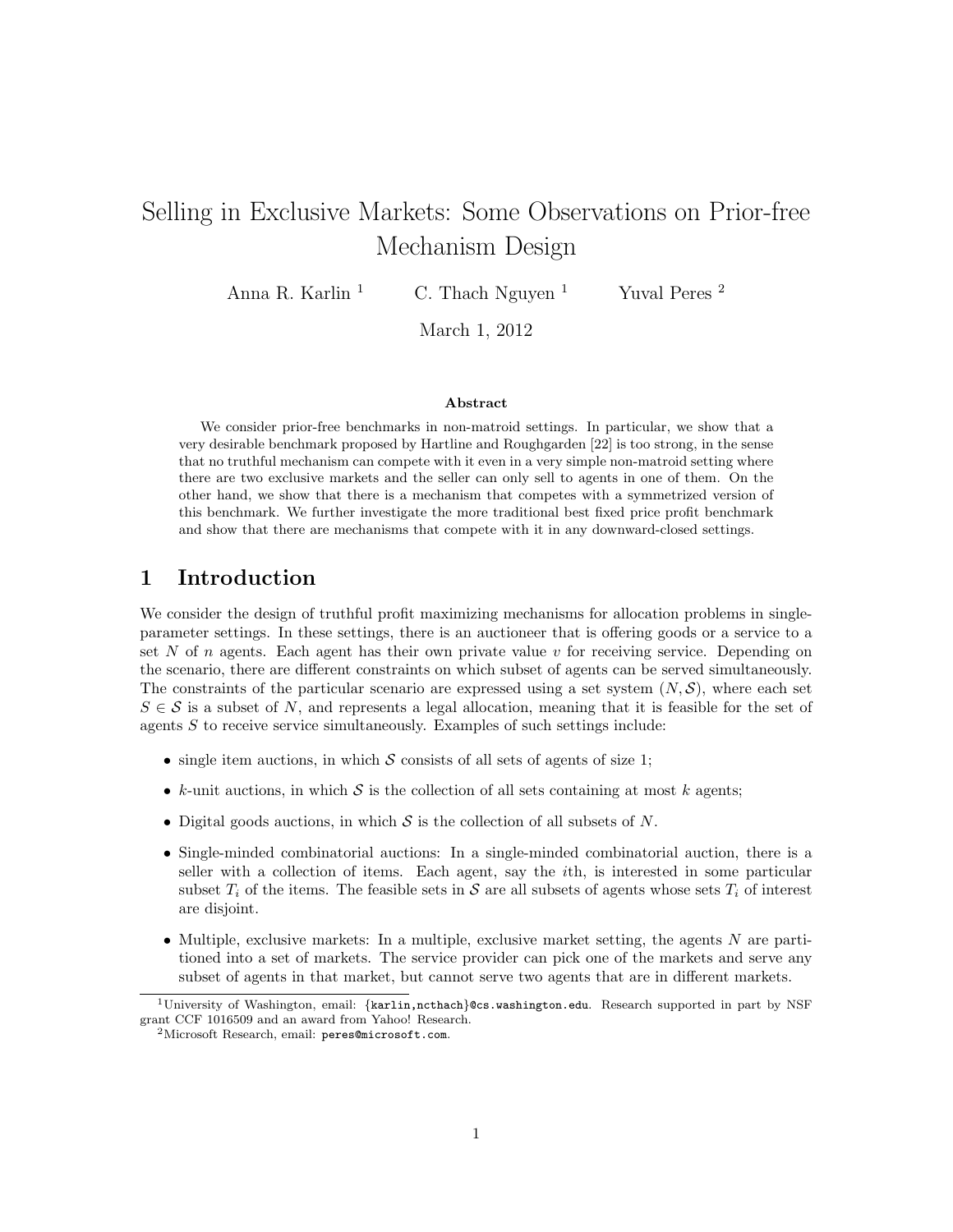In an auction for allocating service in any of these settings, the auctioneer takes as input a bid from each of the agents, with  $b_i$  the bid of agent i, and chooses as output a feasible subset  $S \in \mathcal{S}$ of winning agents, and a payment from each winning agent. We assume the standard quasi-linear utility model: agents bid to maximize their own utility  $u_i = v_i x_i - p_i$ , where  $v_i$  is the true private value of agent i for receiving service,  $x_i$  is an indicator of whether or not agent i receives service, and  $p_i$  is the payment agent i is required to make to the auctioneer.

We consider the goal of designing truthful auctions that maximize the auctioneer's profit,  $\sum_i p_i$ . The most common approach to the problem of profit maximization or optimal mechanism design, as it is termed in the economics literature, is in a Bayesian setting. This assumes that players' values are drawn from prior distributions known to the mechanism designer. The designer then uses his knowledge of the priors to design a mechanism that is optimal, that is, maximizes the auctioneer's expected profit (where the expectation is taken over the draws from the prior distributions).

In a beautiful sweeping result, Roger Myerson [29] showed how to construct the optimal Bayesian auction in any single-parameter environment, under the assumption that the distributions for agents values are independent (though not necessarily identical).

As noted, crucial to the Myerson result is the fact that the auctioneer knows the prior distributions from which the agent's values are drawn. This can be problematic however, since determining priors may not be convenient, reasonable or even possible. This is particularly true in small markets, where the process of collecting information, e.g. via market research techniques, may negatively impact both the incentives of the agents and the performance of the mechanism. Priors may also change over time. Lastly, it is unclear how sensitive the Myerson mechanism is to (the inevitable) errors there might be about the prior.

Motivated by these observations, there has been a great deal of interest in developing mechanisms that are more robust and do not rely on Bayesian assumptions, but rather, work well even in the worst-case. One of the first results of this kind was in the works of Goldberg, Hartline and Wright [16] and Goldberg, Hartline, Karlin, Saks and Wright [15], which showed how to design profit maximizing mechanisms for selling digital goods that work well no matter what the player's valuations are, and without any assumptions about prior distributions. Since there is no such thing as an absolutely optimal truthful auction, the approach taken was a sort of "competitive analysis". This consisted of defining a *profit benchmark*  $\mathcal{G}$ , a function that maps instances (in this case, the values  $v_i$  of each of the agents) to a real number that represents the target profit we wish the truthful auction to try to attain, given those values as input. Given a profit benchark, the challenge is to design a truthful mechanism that approximates the profit benchmark  $\mathcal G$  on every instance.

In the work on digital goods, the profit benchmark chosen was the *best fixed price* profit (BFP), which is the maximum profit one can obtain by posting a price and selling to any agent willing to accept it. The authors showed that there was a mechanism that can guarantee a constant fraction of the profit of BFP on every instance.<sup>1</sup>

They also considered another natural profit benchark – the maximum possible profit the auctioneer can make given the player's valuations, which is the social welfare or sum of player's valuations. They showed that social welfare is too strong a benchmark: no truthful mechanism can achieve better than a  $\log n$  approximation to this benchmark [15]. Moreover, there are mechanisms that get a  $\log n$  approximation to social welfare on every instance, but do not do any better than this on "easy" instances, such as when all the values are the same. Thus, competing with this benchmark does not distinguish between "good" and "bad" mechanisms. On the other hand, an auction that is constant-competitive to the best fixed price profit  $BFP$  is automatically  $\log n$ -competitive to social welfare. This and the fact that BFP is very natural gave one the feeling, but not a principled argument, that it was the "right" benchmark.

The work on digital goods motivated a line of research aimed at designing mechanisms with better competitive ratios, as well as on developing new mechanisms that deal with added constraints such

<sup>1</sup>Caveat: There can be no one dominant bidder.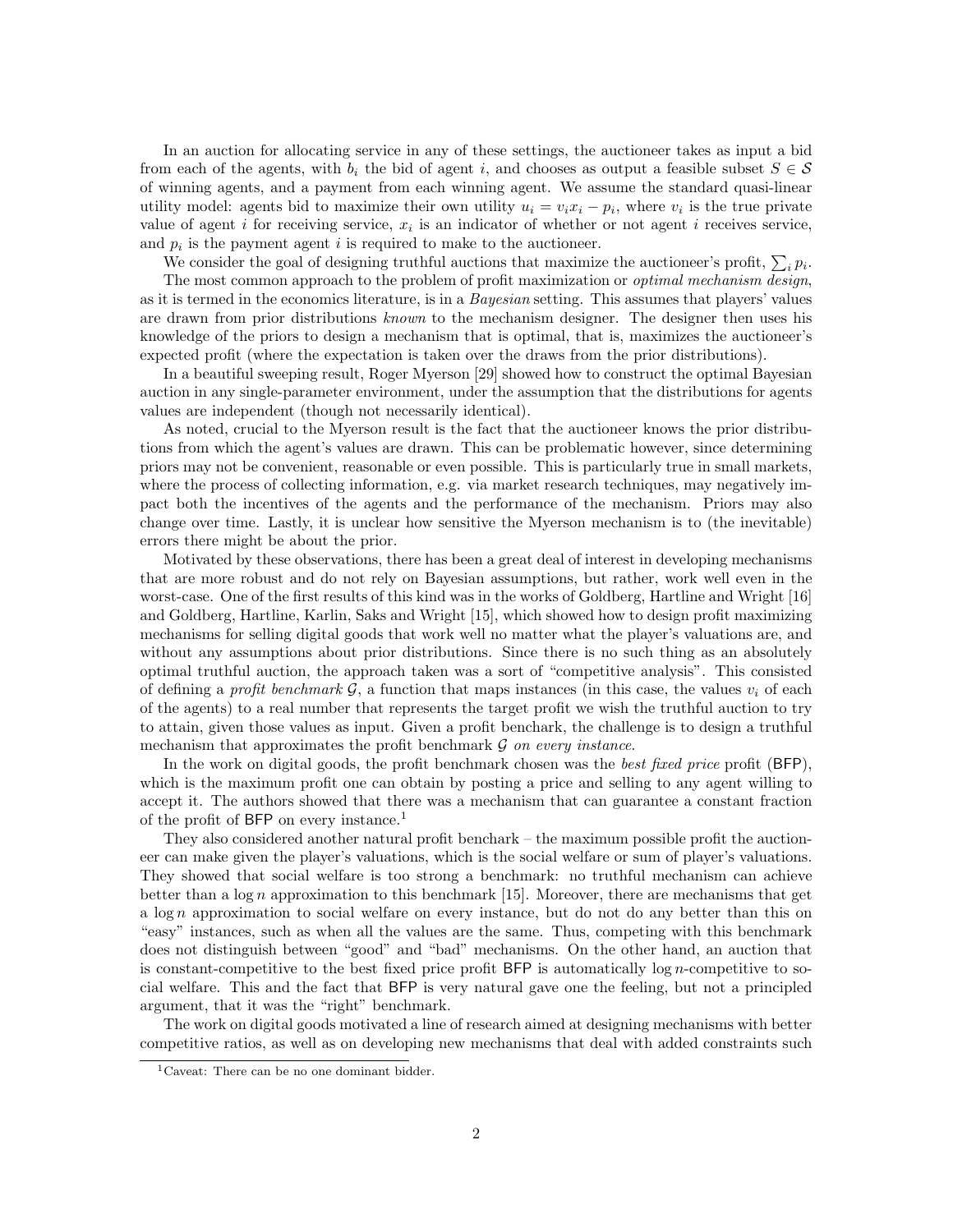as the scenarios described above (e.g.  $[1, 2, 5, 7, 11-13, 18, 21]$ , and for more of a survey, see  $[19, 20]$ ). However, it remained unclear in these more complex setting how to generalize the benchmark. Indeed much of the research approached the benchmark question in a somewhat ad-hoc fashion.

In 2009, Hartline and Roughgarden [22] proposed a framework for approaching the benchmark question that explicitly ties prior-free mechanism design to Bayesian mechanism design. Specifically, they proposed the following recipe for prior free mechanism design.

- 1. Characterize all i.i.d. Bayesian optimal mechanisms for the environment in question, i.e, given the particular setting, the set N of agents and the set system of feasible allocations  $S$ , characterize the optimal mechanism  $\mathsf{OPT}_F^{(N,S)}$  for every distribution F.
- 2. Define the prior-free benchmark to be the profit of the best possible i.i.d. Bayesian mechanism on each instance, i.e.

$$
\mathcal{G}(\mathbf{v}) = \sup_F \mathsf{OPT}_F^{(N,S)}(\mathbf{v}).
$$

3. Design a prior-free, truthful mechanism  $\mathcal{M}^{(N, \mathcal{S})}$  that approximates  $\mathcal G$  on any instance of the environment, i.e.,

$$
\mathcal{M}^{(N,S)}(\mathbf{v}) \geq \frac{1}{c} \cdot \mathcal{G}(\mathbf{v})
$$

for any **v**, where  $\mathcal{M}^{(N,S)}(\mathbf{v})$  is the profit of the mechanism  $\mathcal{M}^{(N,S)}$  on the given instance. The constant c is called the *competitive ratio* of  $\mathcal{M}^{(N, \mathcal{S})}$ .

4. Show that  $\mathcal{M}^{(N,S)}$  achieves the best possible competitive ratio.

As discussed above, in the single-parameter settings we are discussing, the Baysian optimal mechanisms are well understood: they are the Myerson mechanisms. We will use the notation  $Mye_{\mathbf{F}}(\mathbf{v})$  to represent the profit of the Myerson mechanism tailored to the distribution **F** in the given environment  $(N, S)$  on the instance v. The resulting benchmark sup<sub>F</sub> Mye<sub>F</sub>(v) was dubbed the optimal Baysian optimal benchmark (OBO) [7] as it corresponds to profit one can obtain by choosing the best possible Bayesian optimal mechanism for each given instance.

Hartline and Roughgarden pointed out that, in retrospect, the work on profit maximization in digital goods auctions precisely fits into their framework. For these environments, every i.i.d. Bayesian optimal mechanism sets a (different) fixed price and sells to all agents who are willing to pay that much. Hence,  $BFP$  is in fact the benchmark  $G$  in this framework.

To the extent that it is possible to design mechanisms that are competitive to the OBO benchmark, it is extremely appealing. This is because OBO upper bounds the revenue of *every* i.i.d. Bayesian optimal mechanism on every instance. Thus, if it is possible to design a mechanism  $\mathcal{M}^{(N,S)}$  that is competitive to the OBO profit benchmark on all inputs, this mechanism  $\mathcal{M}^{(N,S)}$  is competitive to all *i.i.d.* Baysian mechanisms simultaneously! Such a mechanism achieves the best of both worlds, that is, the i.i.d. Bayesian world and the worst-case world (and everything in between).

Amazingly enough, Hartline and Roughgarden [23] observed that in all single-parameter matroid settings, it is possible to design mechanisms that are constant competitive to a benchmark nearly as strong as OBO.(The benchmark was  $\sup_{F}$  regular  $\mathsf{OPT}_{F}^{(N, S)}(\mathbf{v})$ .) By matroid setting, we mean that the set system  $(N, \mathcal{S})$  contains the independent sets of a matroid. Numerous interesting settings fall into this framework.

Thus a major remaining challenge was to understand if it is possible to design truthful mechanisms that are constant competitive to the OBO benchmark in other settings, that are not matroids.

This is the question we look at in this paper. To this end, we focus on one of the simplest non-matroid environments: two exclusive markets. This is an environment in which there are two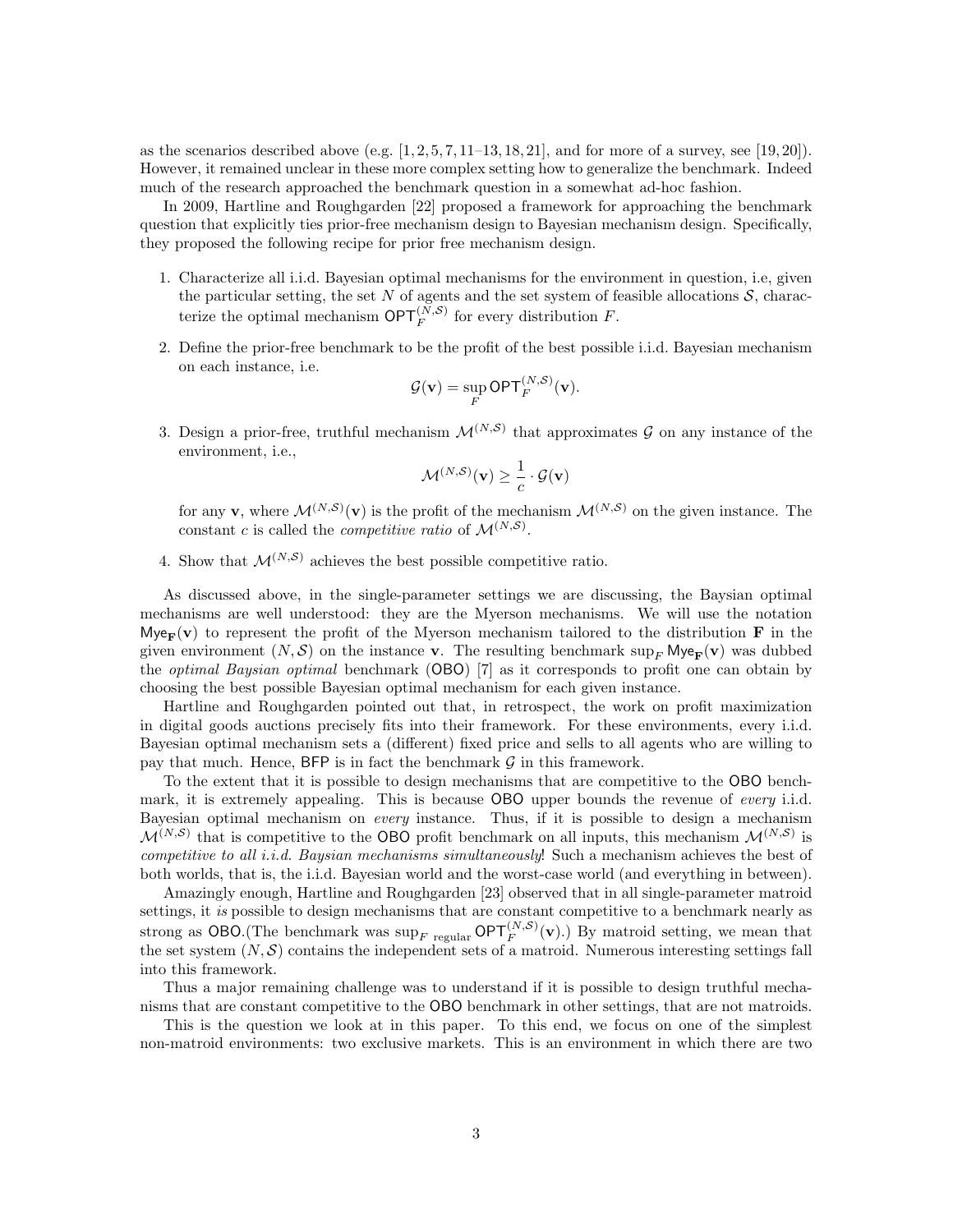disjoint markets  $M_1$  and  $M_2$ . A seller can sell to any subset of agents in one of the markets, but cannot sell to two agents from different markets. Thus, the set system of the environment is

$$
\mathcal{S} = \bigcup_{i=1}^{2} \{ S : S \subseteq M_i \}.
$$

The exclusive market environment is important as it models a number of real world situations. For example, there may be regulations that keep service providers from operating across market segments, or there may be supply constraints that keep sellers from selling in different markets. For example, a vendor truck may only operate in one city on each particular day, an airline with a limited number of aircraft may operate in a certain region during the year, etc.

#### Results

Our main results are the following:

- We show that even for the very simple setting of two exclusive markets, the benchmark OBO is too strong: no truthful mechanism can achieve a competitive factor better than  $\Omega(\log n)$  to OBO. In fact, our proof shows that even if we weaken the benchmark and only consider the optimal Bayesian optimal over monotone hazard rate distributions, i.e.  $\sup_{F} \inf_{MHR} \mathsf{OPT}_F^{(N,S)}(\mathbf{v}),$ no truthful mechanism can achieve a competitive factor better than  $\Omega(\log n)$  (see Section 2 for the definition of MHR distributions). This puts to rest the idea of using the OBO benchmark, at least if one strives for constant competitiveness.
- In light of the previous result, we consider a different benchmark, sOBO, which is a symmetrized version of OBO. <sup>2</sup> This benchmark makes much more sense in an asymmetric environment like exclusive markets, and retains many strong properties of OBO. Specifically, it is still the case that a mechanism that competes with with sOBO is competitive to all i.i.d. Bayesian optimal auctions simultaneously. We show that for environments with two exclusive markets, sOBO is within a constant factor of BFP.

Together with the results outlined in the next bullet point, this implies that for two exclusive market, there are mechanisms that compete with sOBO. While the two exclusive market environment is extremely restrictive, this yields the first prior-free result in a non-matroid environment that is also provably competitive to all i.i.d. Bayesian optimal auctions simultaneously. Moreover, while sOBO has already been considered in the literature [24] (see discussion in Section 6), no previous work has considered mechanisms that achieve pointwise guarantees relative to sOBO.

• Finally, using an elegant result of Ha and Hartline [17], we show that BFP can be constant approximated by a prior-free truthful mechanism pointwise in any downward-closed setting. The resulting competitive ratio is 17.5. In any exclusive market environment (for any number of exclusive markets), we give a simpler truthful mechanism that approximates BFP pointwise and achieves a better competitive ratio, 9.

#### Related Work

In addition to the related work mentioned above, there is another interesting body of work in the design of profit-maximizing mechanisms, and this is the work on prior-independent mechanisms. These results consider the problem of designing mechanisms that work well when the players values are drawn from an *unknown* prior distribution. However, unlike what we are looking at here, they are

<sup>2</sup>This benchmark is considered in [24].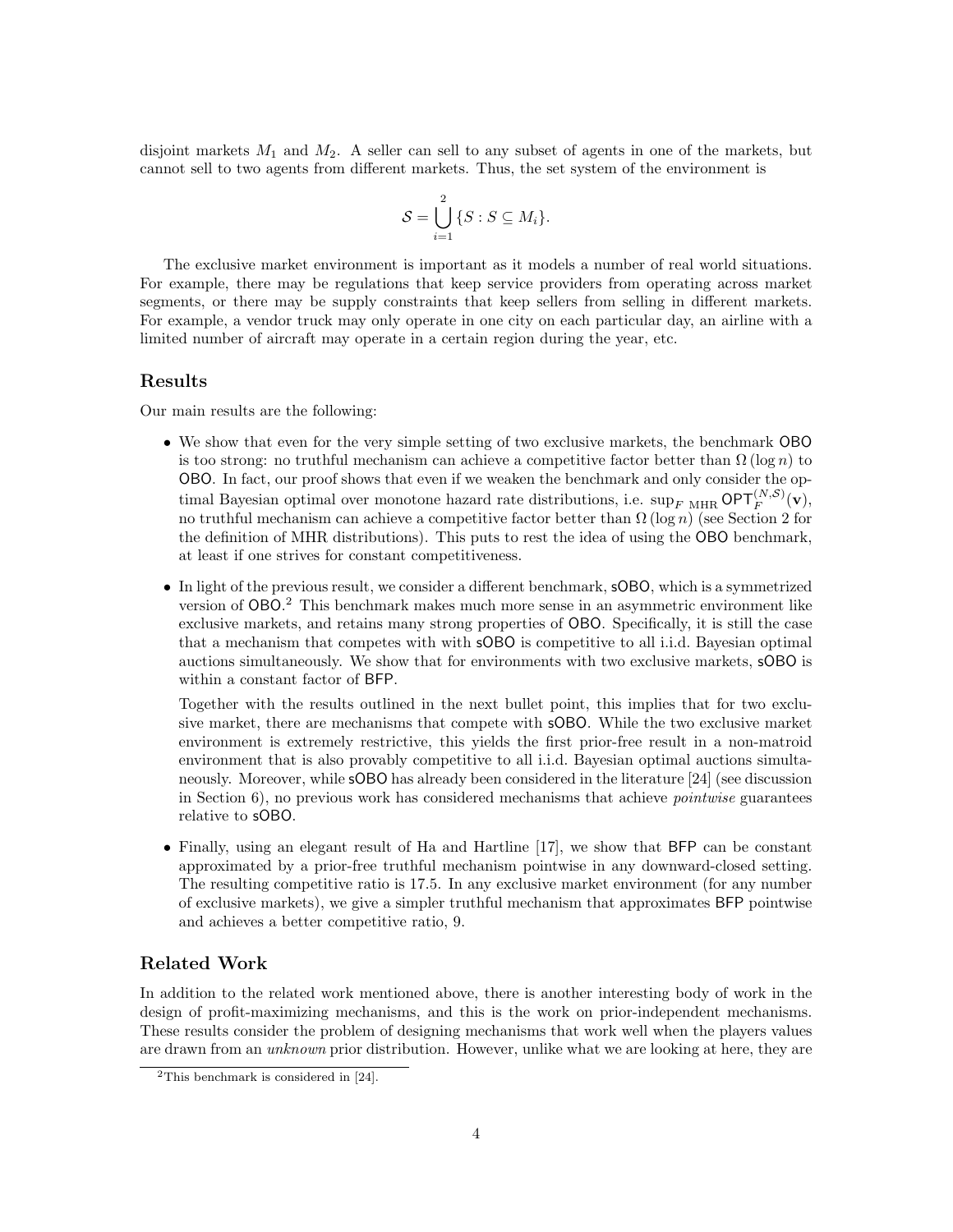not looking at worse-case bounds or pointwise guarantees. Rather they seek to design mechanisms that work well in expectation over the draws from the distribution. Results of this flavor include [3, 6, 8].

The most closely related work to our own are the papers of Hartline and Yan [24] and Ha and Hartline [17]. We discuss them in more detail in Section 6.

#### Organization of the paper

Section 2 reviews background material and formalizes our setting. In Section 3, we outline the proof that the OBO benchmark is too strong for the two exclusive market setting and, in Section 4, we describe the symmetrized benchmark sOBO and outline the proof that in the same setting, it is well approximated (in expectation) by the BFP benchmark. In Section 5, we present a truthful mechanism that is constant-competitive to BFP in any downward closed environment and the simpler mechanism for the exclusive market setting. We conclude in Section 6 with a discussion in which we put the work in context and highlight some interesting related open problems.

For readability, most of the actual proofs and technical details are deferred to the appendices.

# 2 Preliminaries

We begin by reviewing a number of preliminaries and formalizing our setting.

#### Mechanisms

As discussed above, we focus on mechanisms for single-parameter allocation problems, in which there is a service provider offering a set of abstract services (or goods), each targeted to an agent in a set N. Each agent  $i \in N$  has, as her private information, a value  $v_i$  of being served, i.e., of being allocated the service. We use  $\bf{v}$  to denote the vector of agent's values. The constraints of the particular scenario are expressed using a set system S, where each set  $S \in S$  is a subset of N, and represents a legal allocation, meaning that it is feasible for the set of agents  $S$  to receive service simultaneously. When discussing the Bayesian approach, we assume that the value  $v_i$  of player i is drawn independently from a publicly known distribution  $F_i$ . We use  $\mathbf{F} = \prod_{i \in N} F_i$  to denote the product distribution from which the vector v is drawn.

In the large part of this paper, we focus on *exclusive markets*, in which there are  $k$  markets  $M_1, M_2, \ldots, M_k$  which are mutually exclusive, i.e., the set of agents  $N = \bigcup_{1 \leq i \leq k} M_i$ , and  $M_i \cap M_j = \emptyset$ when  $i \neq j$ . The service provider can serve any number of agents in one of the markets, but cannot serve agents from different markets, i.e. the set system is  $S = \bigcup_{i=1}^{k} \{S : S \subseteq M_i \text{ for some } i\}.$ Sections 3 and 4 deal with the case where  $k = 2$ . Section 5 deals partly with the general exclusive market settings, and partly with the general downward-closed settings. In a general downwardclosed settings, the set system satisfies the following condition: if  $S \in \mathcal{S}$  and  $T \subseteq S$  then  $T \in \mathcal{S}$ . In particular, all the settings discussed above, i.e., single item auctions, k-unit auctions, digital good auctions, single-minded combinatorial auctions, and exclusive markets are downward-closed settings.

A mechanism asks the agents to bid, i.e., to submit their private values, and, based on their responses, chooses an allocation and computes the agents' payments. The set W of agents that are served will always belong to  $S$  and the vector **p** will denote the payments, where  $p_i$  is agent i's payment. Together, the allocation and payments constitute the outcome of the mechanism. In the following, we will also denote the outcome  $(W, \mathbf{p})$  by a pair of vectors  $(\mathbf{x}, \mathbf{p})$  where **x** is a vector whose i'th entry  $x_i$  is 1 if agent i is served and 0 otherwise. When we need to emphasize the agents' bids that lead to an outcome, we will use the notation  $(\mathbf{x}(\mathbf{b}), \mathbf{p}(\mathbf{b}))$  where  $b_i$  is the bid of agent i. For randomized mechanisms,  $x_i$  will denote the probability that agent i is served, and  $p_i$  will denote her expected payment.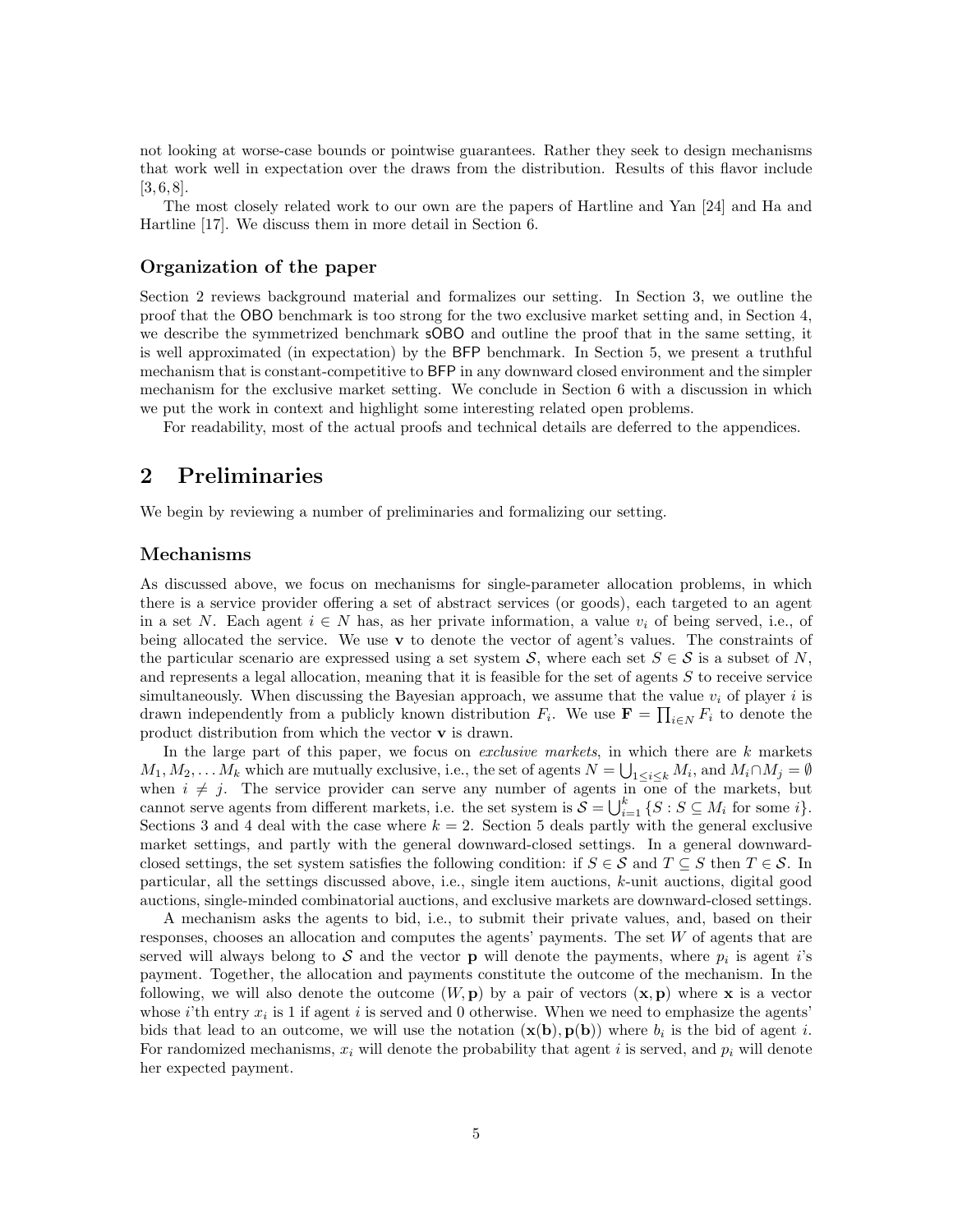#### Utility and truthfulness

The *utility* of an agent *i* for an outcome  $(\mathbf{x}, \mathbf{p})$  of a mechanism is  $u_i = v_i x_i - p_i$ . Naturally, we assume that agents act to maximize their utilities. Also, in all of the following, we only consider mechanisms that satisfy the following two natural conditions

- Individual rationality: agents have non-negative utilities in every possible outcome.
- No positive transfers: the prices are always non-negative; i.e. the mechanisms never "give money" to the agents.

We focus here on truthful mechanisms, i.e., ones in which to maximize their (expected) utilities, agents bid their true values. To review the formal definition, we introduce some standard notation.

**Notation.** Let **v** be a one-dimensional vector, then  $\mathbf{v}_{-i}$  is the vector obtained by removing  $\mathbf{v}'s$  ith entry, i.e.  $\mathbf{v}_{-i} = (v_1, v_2, \dots v_{i-1}, v_{i+1}, v_{i+2}, \dots, v_n)$ , where n is the length of  $\mathbf{v}$ . Thus, we have three equivalent notations:  $\mathbf{v} = (v_i, \mathbf{v}_{-i}) = (v_1, v_2, \dots, v_n)$ . Similarly, if  $\mathbf{F} = F_1 \times F_2 \times \dots \times F_n$ , then  $\mathbf{F}_{-i}$ is the product distribution  $F_1 \times F_2 \times \cdots F_{i-1} \times F_{i+1} \times \cdots \times F_n$ .

**Definition 1.** A mechanism is truthful in expectation if for any agent i and any bid vector  $\mathbf{b}$ ,

$$
x_i(v_i, \mathbf{b}_{-i})v_i - p_i(v_i, \mathbf{b}_{-i}) \ge x_i(\mathbf{b})v_i - p_i(\mathbf{b}).
$$

In single parameter environments, truthful mechanisms are well understood. The following theorem provides a complete characterization:

**Theorem 2** ( [29]). A (randomized) mechanism is truthful in expectation if and only if for any agent i and any fixed choice of bids by the other agents  $\mathbf{b}_{-i}$ ,

- $x_i(b_i, \mathbf{b}_{-i})$  is monotone non-decreasing in  $b_i$ .
- $p_i(b_i, \mathbf{b}_{-i}) = b_i x_i(b_i, \mathbf{b}_{-i}) \int_0^{b_i} x_i(z, \mathbf{b}_{-i}) dz + p_i(0, \mathbf{b}_{-i}).$

We will always assume that  $p_i(0, \mathbf{b}_{-i}) = 0$  and hence, when restricted to deterministic mechanisms, the above theorem becomes:

**Corollary 3.** Any deterministic truthful mechanism is specified by a set of functions  $t_i(\mathbf{b}_{-i})$  which determine, for each bidder i, and each set of bids  $\mathbf{b}_{-i}$ , an offer price to bidder i such that i wins and pays  $t_i$  if  $b_i > t_i$  and loses and pays nothing if  $b_i < t_i$ . The allocation can be arbitrary when  $b_i = t_i$ .  $t_i$  is sometimes called agent i's threshold bid.

When we discuss truthful mechanisms, we will assume that  $b_i = v_i$  for all i.

#### Profit and Myerson mechanism

Our goal will be to study the design of truthful mechanisms that maximize the seller's profit, defined as  $\sum_i p_i$ . We will also use the notation  $\mathcal{M}^{(N,S)}(\mathbf{v})$  to denote the profit of the mechanism  $\mathcal{M}^{(N,S)}$ when N is the set of agents, their valuation profile is  $\bf{v}$ , and the set system is  $\cal{S}$ .

We begin by reviewing the Bayesian approach, where agents' values are drawn independently from publicly known (but not necessarily identical) distributions, and Myerson's optimal mechanism for maximizing the auctioneer's *expected* profit over values drawn from these distributions.

Assume that for each agent i, her value  $v_i$  is drawn independently from a publicly known distribution  $F_i$ . We will need the following definition:

**Definition 4.** The virtual value of an agent with value  $v \sim F$  is

$$
\phi_F(v) = v - \frac{1 - F(v)}{f(v)}.
$$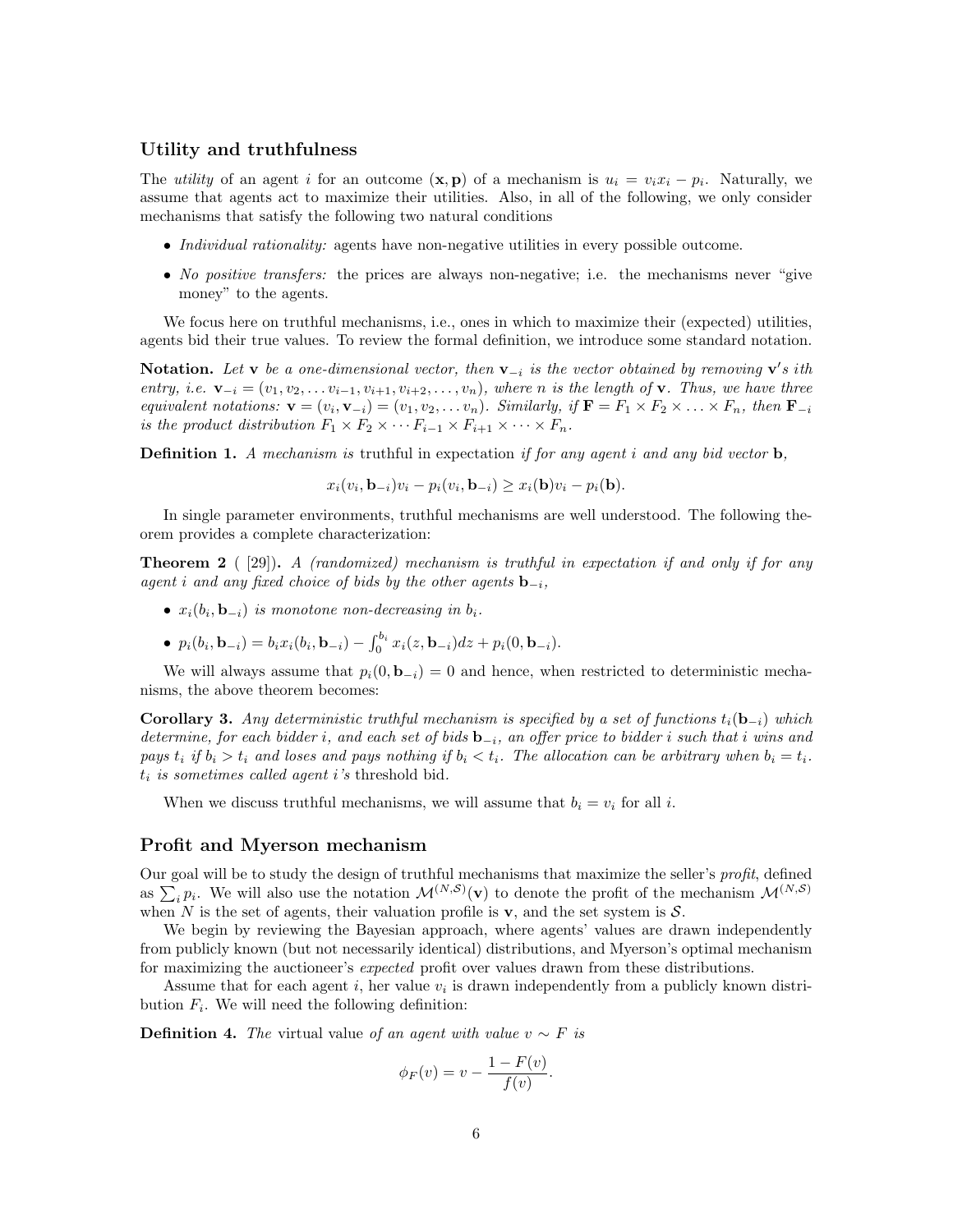Myerson proved the following:

Lemma 5 (Myerson's payment identity). For any truthful mechanism with allocation and payment rules x and p, and any valuations  $v_{-i}$  of other agents besides i, we have

$$
\mathbb{E}_{v_i \sim F_i} [p_i(\mathbf{v})] = \mathbb{E}_{v_i \sim F_i} [\phi_{F_i}(v_i) x_i(\mathbf{v})].
$$

We define the *virtual surplus* of an outcome to be the sum of virtual values of the winners. The following theorem, which is an immediate consequence of Lemma 5 is key to designing optimal truthful mechanisms.

**Theorem 6.** The expected profit of a truthful mechanism is equal to the expected virtual surplus of its outcome. Formally, for any mechanism  $M$  whose allocation rule is  $x$  and which is truthful, we have

$$
\mathbb{E}_{\mathbf{v}\sim\mathbf{F}}\left[\mathcal{M}\left(\mathbf{v}\right)\right]=\mathbb{E}_{\mathbf{v}\sim\mathbf{F}}\left[\sum_{i}x_i(\mathbf{v})\phi_{F_i}(v_i)\right].
$$

By Theorem 6, to maximize the expected profit, we should find a monotone allocation rule that maximizes the expected virtual surplus of the outcome. The monotonicity constraint is important because we would like to design a truthful mechanism. The obvious way to maximize expected virtual surplus is to maximize it point-wise. If this allocation rule turns out to be monotone, we are done. To this end, we review the definition of a regular distribution.

**Definition 7.** A probability distribution, given by density F, is regular if  $\phi_F(v)$  is monotone nondecreasing.

An even more restrictive definition is that of an MHR destribution:

**Definition 8.** A probability distribution, given by density  $F$ , satisfies the monotone hazard rate condition (MHR) if  $f(v)/(1 - F(v))$  is monotone non-decreasing.

Of course every MHR distribution is regular. Many commonly encountered distributions, such as Gaussian and exponential distributions are MHR. Regular distributions are an even broader class, including many heavy-tailed distributions.

**Lemma 9.** If each  $\phi_{F_i}$  is monotone non-decreasing (i.e.,  $F_i$  is regular for all i), then the allocation rule that maximizes virtual surplus point-wise is monotone.

The combination of Theorem 6 and Lemma 9 shows that if the valuations of the agents are drawn from regular distributions then by choosing the allocation that maximizes virtual surplus pointwise we get an optimal (for profit), truthful mechanism. This leads to

**Definition 10** (Myerson's mechanism for regular distributions (Mye)). The Myerson mechanism for regular distributions is defined by the following steps:

- 1. Solicit a bid vector b from the agents.
- 2. Compute the virtual value  $b'_i$  of each agent, where  $b'_i = \phi_{F_i}(b_i)$ , and choose the set of winners W such that W is feasible and  $\sum_{i\in W} b_i'$  is maximized.
- 3. Serve the agents in W and charge each winner i her threshold bid.

**Theorem 11.** If  $\mathbf{F}$  is a product of regular distributions, Mye is truthful and maximizes the auctioneer's expected profit over values drawn from  $\bf{F}$ . In other words, for any other truthful mechanism M, we have

$$
\mathbb{E}_{\mathbf{v} \sim \mathbf{F}}\left[\mathsf{Mye}\left(\mathbf{v}\right)\right] \geq \mathbb{E}_{\mathbf{v} \sim \mathbf{F}}\left[\mathcal{M}\left(\mathbf{v}\right)\right]
$$

Note that the Myerson mechanism can be generalized to deal with irregular distributions as well. In the extension, virtual values and surpluses are replaced by their *ironed* counterparts. We will use the extension in this paper, but do not review it in detail. Readers are referred to [29] for the details.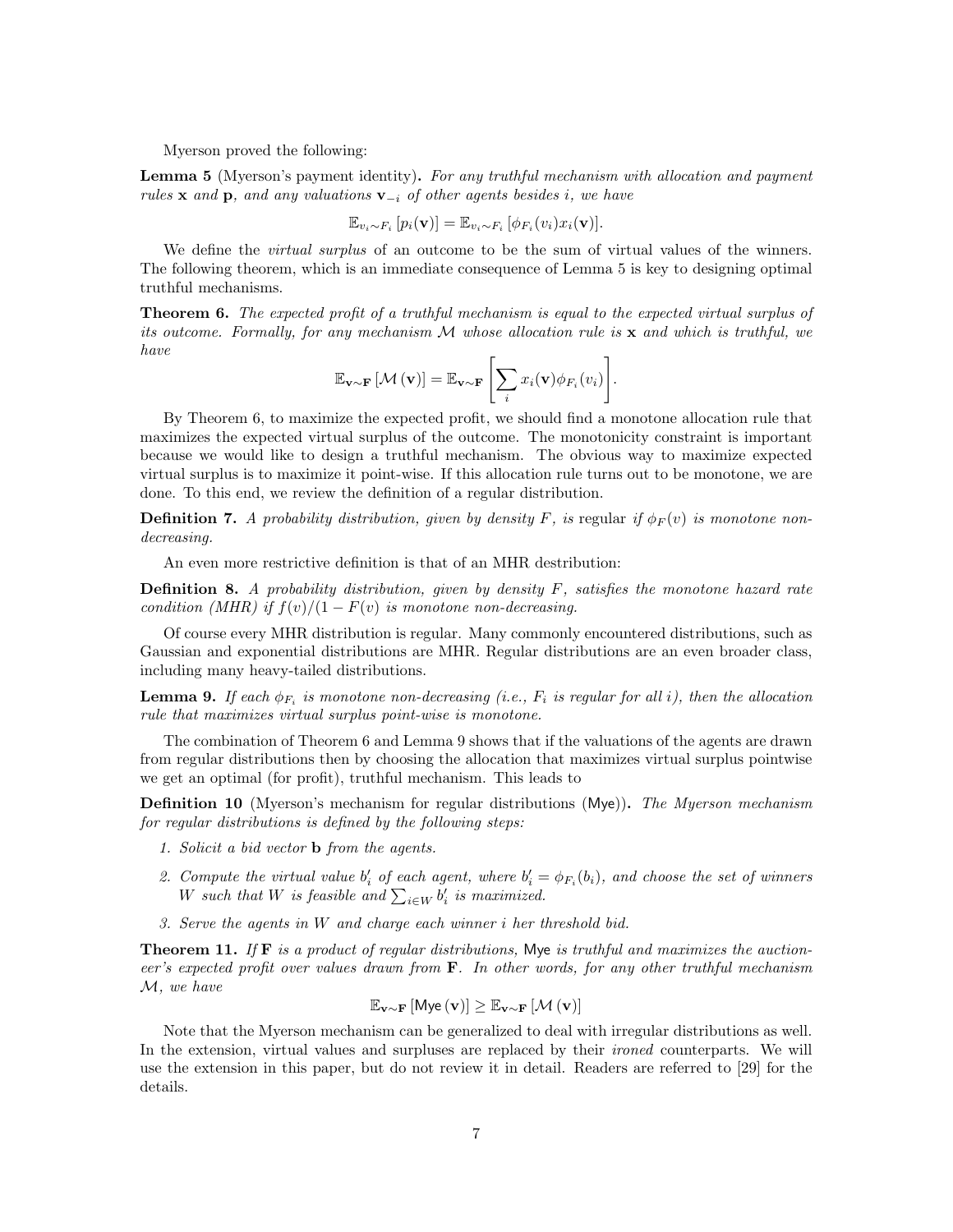## Benchmarks

Our goal will be to study prior-free mechanism design using a competitive approach, and for this purpose, we need to formally define the benchmarks we will be considering. One technical detail that we must dispense with right away when discussing benchmarks is the fact that no mechanism can obtain a revenue comparable to the  $\max_i v_i$  on every instance [15,16]. Thus any benchmark that is lower bounded by  $\max_i v_i$  is a priori impossible to compete with. The standard way to resolve this issue in the literature [15, 16], is to first "normalize" the valuation profiles by replacing the largest value of any agent by the second largest value, then define benchmarks and analyze mechanisms on normalized valuation profiles.

**Definition 12.** Given a valuation profile **v**, the normalized valuation profile  $\mathbf{v}^{(2)}$  is obtained by replacing the largest entry by the second largest entry. Formally, let  $i_1 = \argmax_i v_i$  and  $i_2 =$  $\operatorname{argmax}_{i \neq i_1} v_i$ . Then  $\mathbf{v}^{(2)}$  is defined by  $v_{i_1}^{(2)} = v_{i_2}$  and  $v_i^{(2)} = v_i$  for all  $i \neq i_1$ .

We now define two of the benchmarks that we will be studying in this paper. A third will be introduced in Section 4. The first benchmark is the optimal Bayesian optimal benchmark introduced by Hartline and Roughgarden [22].

**Definition 13** (optimal Bayesian optimal benchmark). The Optimal Bayesian Optimal Benchmark is a function that maps instances to real numbers and is defined by

$$
\text{OBO}(\mathbf{v}) = \sup_{F:v_i \in S(F)\forall i} \mathsf{Mye}_{F^n}(\mathbf{v}^{(2)})
$$

where  $S(F)$  denotes the support of a distribution  $F$ .

We note that this benchmark can be slightly weakened by requiring the class of distributions over which the supremum is taken to satisfy some extra conditions. For example, we may require the distribution  $F$  in the above definition to be regular or satisfy the MHR condition, resulting in the profit benchmark  $\textsf{OBO}_{reg}$  and  $\textsf{OBO}_{mhr}$  respectively.

We also emphasize that OBO provides a *point-wise* upper bound on the profit of any i.i.d. Bayesian optimal mechanism on a normalized valuation profile.

The second benchmark we will consider is the best fixed price profit benchmark [15, 16]. We generalize this benchmark to general downward-closed setting

**Definition 14** (Best fixed price profit benchmark). Given an environment  $(N, \mathcal{S})$ , the best fixed price profit benchmark for this environment is

$$
\mathsf{BFP}^{(N,S)}(\mathbf{v}) = \sup_{r \in R} \left( r \cdot \max_{S \in \mathcal{S}: v_i^{(2)} \ge r \forall i \in S} |S| \right)
$$

We will usually suppress the superscript  $(N, \mathcal{S})$  and assume that the relevant set system is clear.

# 3 Lowerbound for OBO

In this section, we show that no prior-free, truthful mechanism can be constant competitive to the strong benchmark OBO even in the simple 2-exclusive market setting.

**Theorem 15.** For any truthful in expectation mechanism  $\mathcal{M}^{(N,S)}$ , there exists a valuation profile **v** such that the revenue of  $\mathcal{M}^{(N,S)}$  is at most  $O\left(\frac{1}{\log n} \textsf{OBO(v)}\right)$ .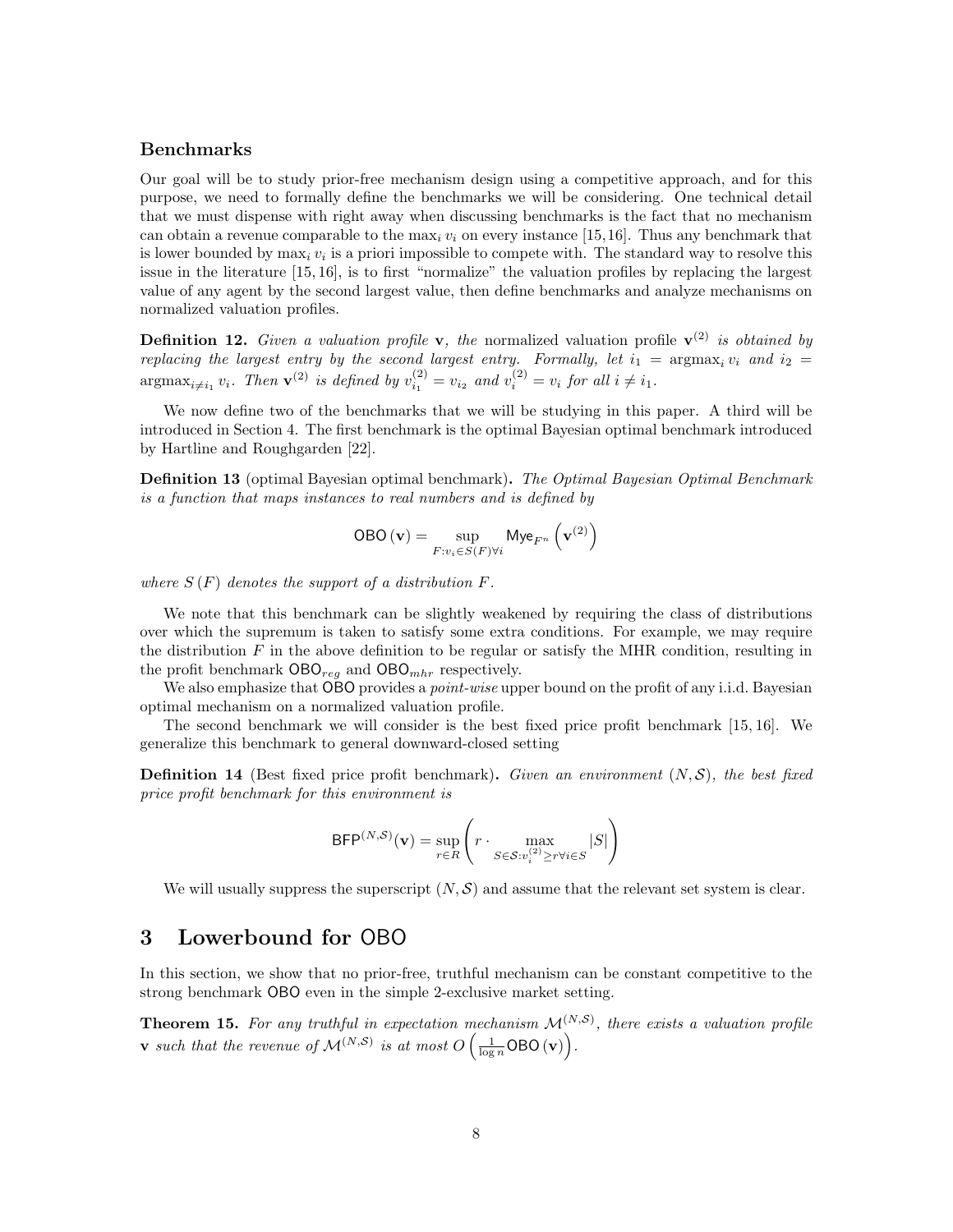In fact, as the proof shall show, this theorem holds even if we replace OBO by the weaker benchmark  $\mathsf{OBO}_{mhr}$ .

Before discussing the idea behind the proof, we introduce some notation and terminology. For an instance  $(M_1 \cup M_2, \mathcal{S}, \mathbf{v})$ , the *surpluses* of the markets are defined by  $V_1 = \sum_{i \in M_1} v_i$  and  $V_2 = \sum_{i \in M_2} v_i$ . Similarly, the *virtual surpluses* of the markets, according to some symmetric product  $V_2 = \sum_{i \in M_2} v_i$ . distribution  $\mathbf{F} = F^n$  are  $W_1 = \sum_{i \in M_1} \max \{\phi_F(v_i), 0\}$  and  $W_2 = \sum_{i \in M_2} \max \{\phi_F(v_i), 0\}$ , respectively. We will only work with regular distributions in this section (in fact, only MHR), therefore, we assume that Mye sells to the market with higher virtual surplus, breaking ties arbitrarily .

#### 3.1 Proof idea

We prove the lower bound using the probabilistic method. To this end, we will construct a distribution D over valuation profiles such that the expected revenue of any truthful mechanism is at most a constant while the expected value of OBO is  $\Omega(\log n)$ . This shows that every prior-free, truthful mechanism fails to compete with OBO on some valuation profile in the support of D.

To understand the required properties of such a distribution  $D$ , first observe that Mye obtains the most revenue when the virtual surpluses of the two markets are close to each other. In fact, if we can make their virtual surpluses equal, each winning agent will be charged an amount equal to her value, thus Mye's revenue is the surplus of the winning market (at least those agents with nonnegative virtual values).

The second observation is that we can think of virtual values as "shifted values" – the virtual value of an agent is just its value shifted down. Hence, starting with two markets with unbalanced surpluses, we can exploit these shifts to balance the virtual surpluses of the two markets. In fact, for each v in the distribution  $D$ , we can use a different prior distribution F in order to balance these virtual surpluses. Herein lies the power of the benchmark.

Exponential distributions with different parameters are the easiest distributions to use for this purpose. In fact, if F is an exponential distribution with parameter  $\lambda$  then it is easy to verify that for any  $v, v - \phi_F(v) = \lambda$ . Hence, if we make sure that the market with larger virtual surplus has more agents than the smaller one, then the larger market will be shifted by a larger amount. Moreover, the precise difference between the shifts of the two markets can be tuned using the parameter of  $F$ . To be precise, we will set the number of agents  $m_1$  in the first market to be  $2n/3$  and the number of agents  $m_2$  in the second market to be  $n/3$ . (It is also easy to modify the proof so that both markets have the same number of agents, but we do not bother with that.) The difference between the shifts is then  $\lambda n/3$ . Assuming that  $V_1 > V_2$ , choosing  $\lambda = 3(V_1 - V_2)/n$  makes the two virtual surpluses equal.

However, we are not done. Recall that Mye does not allocate to agents with negative virtual values. Hence, if  $\lambda$  is bigger than an agent's value, the shift of that agent is not counted. To avoid this, we have to make sure that  $\lambda$  is at most the smallest value of any agent, which implies that we need  $V_1$  and  $V_2$  to be sufficient close to each other. One way to assure this is to choose the value of each agent in  $M_1$  uniformly from a distribution  $D_1$  and the value of each agent in  $M_2$  from a distribution  $D_2$  such that the expectations of  $V_1$  and  $V_2$  are the same and the variances are small. In that case, the distributions of  $V_1$  and  $V_2$  are approximately normal distributions with the same mean and small variance. This can be done to guarantee that  $V_1$  and  $V_2$  are close with at least some constant probability as needed.

Another requirement of **D** is that the expectation of BFP should be small compared to  $\mathbb{E}[V_1]$ , since we know that prior-free truthful mechanisms can extract a constant fraction of BFP of any particular market. Finally, we would like the expected values of  $V_1$  and  $V_2$  to be large, so that Mye makes good profit.

In summary, D should exhibit the following properties

1.  $\mathbf{D} = D_1^{2n/3} \times D_2^{n/3}$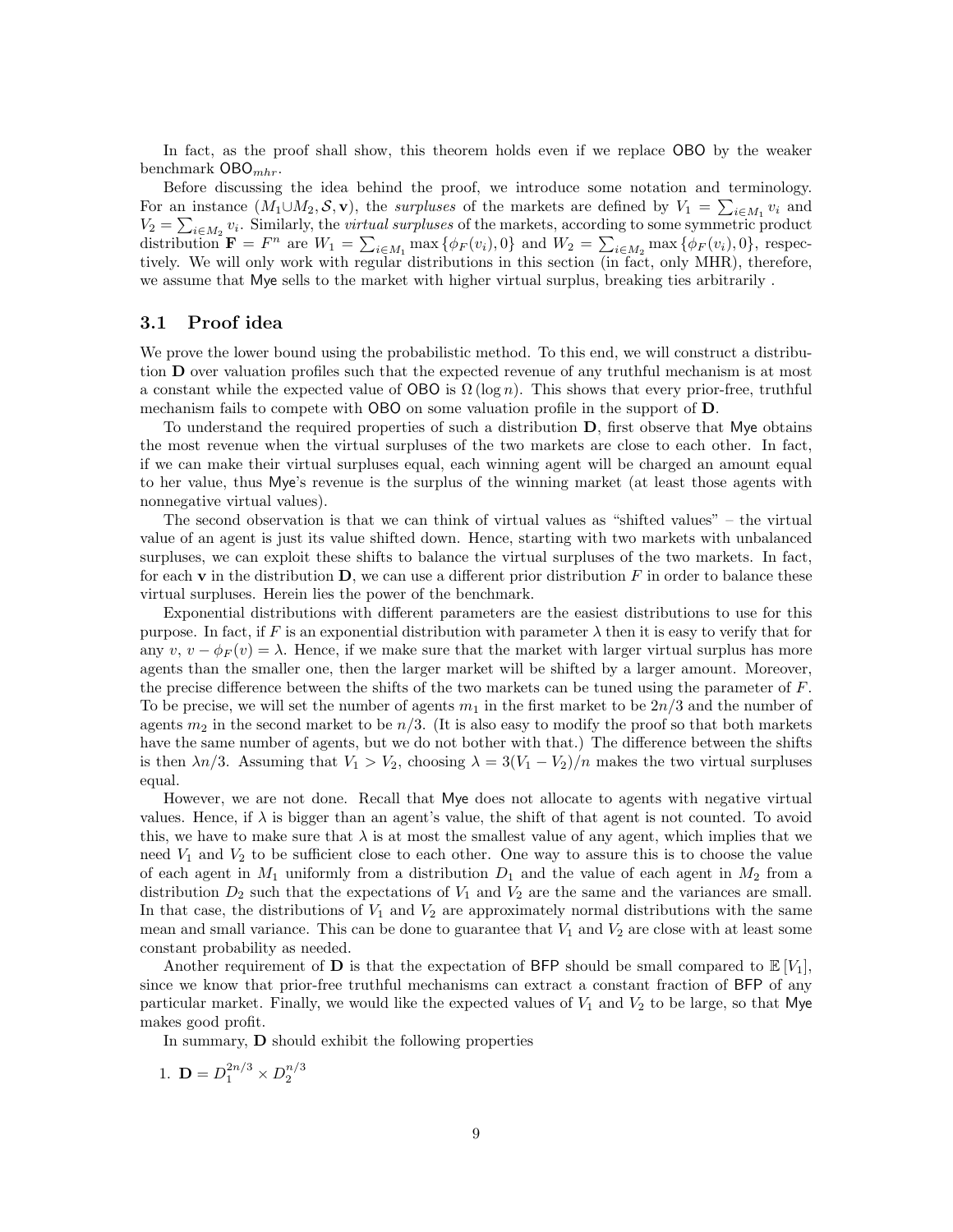- 2.  $\mathbb{E}_{v \sim D_1} [v] = \frac{1}{2} \mathbb{E}_{v' \sim D_2} [v']$
- 3.  $\mathbb{E} [\text{BFP}(\mathbf{v})]$  is small.
- 4.  $\mathbb{E}[V_1]$  is large compared to  $\mathbb{E}[\text{BFP}(\mathbf{v})].$

The natural choices of  $D_1$  and  $D_2$  to satisfy the last two requirements are uniform distributions over some harmonic sets (variants on the "equal-revenue distribution") – so that BFP is a constant while  $V_1$  and  $V_2$  are on the order of log n. We will show in the formal proof that these natural choices work.

## 3.2 Formal proof

Following the informal discussion in the previous subsection, we define the distribution D as follows. Let  $n = 3k + 2, m_1 = 2k + 1$  and  $m_2 = k + 1$  for some parameter k that will be chosen later. Let  $i^* \in M_1$  and  $j^* \in M_2$  be two special agents. We set  $v_{i^*} = v_{j^*} = 1$ . For  $i \in M_1 \setminus \{i^*\}, v_i$  is drawn independently and uniformly at random from the set

$$
T_1 = \left\{ \frac{1}{t+1}, \frac{1}{t+2}, \dots, \frac{1}{t+2k} \right\}
$$

and for  $j \in M_2 \setminus \{j^*\}, v_j$  is drawn independently and uniformly at random from the set

$$
T_2 = \left\{ \frac{a}{t+1}, \frac{a}{t+2}, \dots, \frac{a}{t+k} \right\}
$$

for some parameters  $a$  and  $t$  that will be described later.

We will choose a and t so that  $\mathbb{E}[V_1] = \mathbb{E}[V_2]$ . Then, the probability that  $V_1$  and  $V_2$  are close is at least the probability that both random variables are close to their expectations.

Intuitively, this probability should be large by the Central Limit Theorem (CLT). We bound the error term of the CLT in Lemma 16. The lower bound is then completed by bounding the expected revenue of any truthful in expectation mechanism. (Lemma 20).

Thus, the first lemma consists of formalizing the application of the CLT to our setting. This is proven using the Berry-Esseen bound in Appendix A.

**Lemma 16.** For all  $d > 0$  and  $0 \le \delta \le 1/4$ , there exists  $T > 0$  such that for all  $r > T$ , there is an  $N > 0$  such that for all  $m > N$  and  $1 \leq b \leq 2$ , if  $X_i$ 's are i.i.d random variable where each  $X_i$  is drawn uniformly from  $\left\{\frac{b}{r+1}, \frac{b}{r+2}, \ldots, \frac{b}{r+m}\right\}$  and  $X = \sum_{i=1}^{m} X_i$  then

$$
\mathbf{Pr}\left[\mathbb{E}\left[X\right] \le X \le \mathbb{E}\left[X\right] + d\right] \ge \delta, \quad \text{and} \quad \mathbf{Pr}\left[\mathbb{E}\left[X\right] - d \le X \le \mathbb{E}\left[X\right]\right] \ge \delta
$$

Let T and N be the numbers satisfying Lemma 16 for  $d = 1/6$  and  $\delta = 1/4$ , we set  $t = T$ , choose  $k > N$  be sufficiently large, and set  $a = \frac{H_{2n+t}-H_t}{H_{1n}-H_t}$  $\frac{H_{2n+t}-H_t}{H_{n+t}-H_t} \leq 2$ . (Note in the following that the only quantities going to infinity are n and k.) With these parameters, we can bound  $\mathbb{E}_{\mathbf{v} \sim \mathbf{D}}$  [OBO (v)] as follows.

**Lemma 17.** For a valuation profile  $\bf{v}$  drawn from  $\bf{D}$ , we have

$$
\mathbf{Pr}_{\mathbf{v}}\left[0 \leq V_1 - V_2 \leq \frac{k}{2k+t} \text{ and } V_1 = \Omega\left(\log n\right)\right] \geq \frac{1}{16}.
$$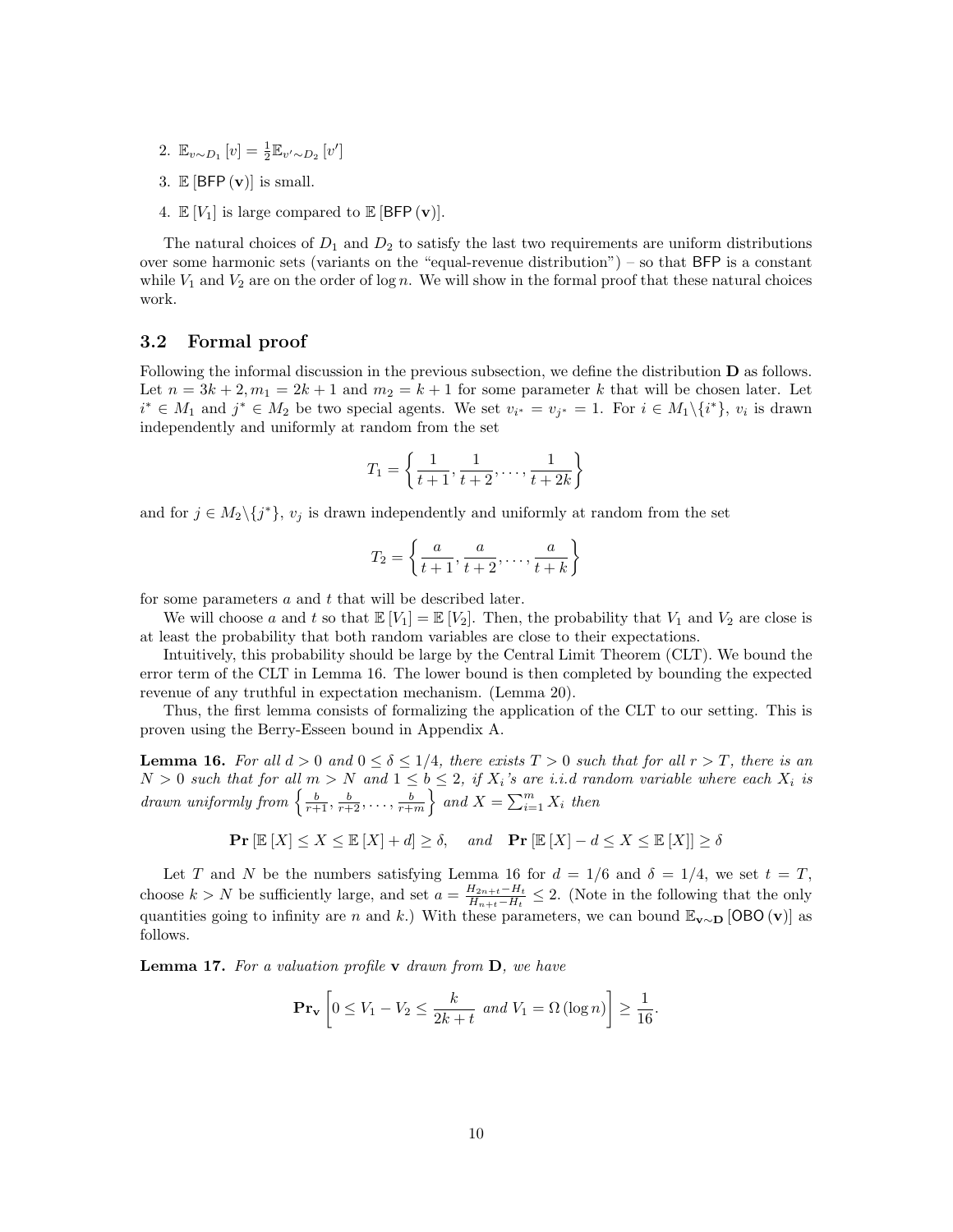Proof. Let  $V'_1 = \sum_{i \in M_1 \setminus \{i^*\}} v_i = V_1 - 1$  and  $V'_2 = \sum_{j \in M_2 \setminus \{j^*\}} v_j = V_2 - 1$ . Since  $\mathbb{E}[V'_1] = \mathbb{E}[V'_2] =$  $\Omega(\log n)$  (since  $n = 3k + 2$ ), the above probability is at least

$$
\mathbf{Pr}\left[\mathbb{E}\left[V'_1\right] \le V'_1 \le \mathbb{E}\left[V'_1\right] + \frac{k}{4k+2t}\right] \cdot \mathbf{Pr}\left[\mathbb{E}\left[V'_2\right] - \frac{k}{4k+2t} \le V'_2 \le \mathbb{E}\left[V'_2\right]\right] \ge \mathbf{Pr}\left[\mathbb{E}\left[V'_1\right] \le V_1 \le \mathbb{E}\left[V'_1\right] + \frac{1}{6}\right] \cdot \mathbf{Pr}\left[\mathbb{E}\left[V'_2\right] - \frac{1}{6} \le V'_2 \le \mathbb{E}\left[V'_2\right]\right]
$$
\n(1)

$$
\geq \frac{1}{4} \cdot \frac{1}{4} = \frac{1}{16} \tag{2}
$$

where (1) follows from the fact that t is a constant and k is large, and (2) follows from Lemma 16.  $\square$ 

**Lemma 18.** If  $0 \le V_1 - V_2 \le \frac{k}{2k+t}$  then  $\textsf{OBO}(v) \ge V_2$ .

Proof. Let  $\lambda = \frac{V_1 - V_2}{k} \leq \frac{1}{2k+t} \leq \min_i v_i$  and let F be the exponential distribution with parameter  $\lambda$ . Then  $v_i \in S(F)$  and  $\phi_F(v_i) = v_i - \lambda \geq 0$  for all  $i \in N$ . Furthermore,  $\sum_{i \in M_1} \phi_F(v_i) = \sum_{j \in M_2} \phi_F(v_j)$ . Hence, for  $\mathbf{F} = F^n$ , Mye<sub>F</sub> charges the winning market its full surplus, which is at least  $V_2$ .

Combining Lemma 17 and 18 yields

**Corollary 19.** The expected value of OBO (v) over v drawn from  $\mathbf{D}$  is  $\Omega(\log n)$ .

Next, we bound the expected revenue of any truthful mechanism  $\mathcal{M}^{(N, \mathcal{S})}$  (proof in Appendix A).

**Lemma 20.** Let  $\mathcal{M}^{(N,S)} = (\mathbf{x}, \mathbf{p})$  be a truthful in expectation mechanism and  $v_i$  is drawn uniformly from the set  $\left\{\frac{1}{r+1}, \frac{1}{r+2}, \ldots, \frac{1}{r+m}\right\}$ . Then for any  $\mathbf{v}_{-i}$ ,  $\mathbb{E}_{v_i} [p_i(\mathbf{v})] \leq 1/m$ .

Corollary 21. The expected revenue of any truthful in expectation mechanism over valuation profile drawn from the distribution  $\bf{D}$  is at most 5.

*Proof.* The expected amount that  $\mathcal{M}^{(N, \mathcal{S})}$  charges i<sup>\*</sup> and j<sup>\*</sup> is at most  $v_{i*} + v_{j*} = 2$ . By Lemma 20, the expected revenue  $\mathcal{M}^{(N, \mathcal{S})}$  gets from  $M_1 \setminus \{i^*\}$  is at most 1. Similarly, the expected revenue  $\mathcal{M}^{(N, \mathcal{S})}$  gets from  $M_2 \setminus \{j^*\}$  is at most  $a < 2$ . Hence, the expected revenue of  $\mathcal{M}^{(N, \mathcal{S})}$  is at most 5.  $\Box$ 

Combining Corollaries 19 and 21 yields Theorem 15.

# 4 Comparing sOBO and BFP

As we saw in Section 3, the OBO benchmark, while a very desirable target, is too strong for nonmatroid environments: no prior-free truthful mechanism can obtain a constant fraction of it even in the simple exclusive market setting with two markets. Therefore, we consider alternative benchmarks.

To this end, observe that the requirement that a prior-free benchmark upper bounds the profit of any i.i.d. Bayesian optimal mechanism pointwise is perhaps too strong, since this allows the benchmark to choose a different Bayesian optimal mechanism for each input vector of values and placement of the values into the set system (or in our case, partition of the values between the two markets). Indeed, this was the key fact that we took advantage of in the proof of Theorem 15. Moreover, Bayesian optimal mechanisms are only optimal in expectation. Thus, if we have a benchmark that upper bounds all i.i.d. Bayesian optimal mechanisms in expectation, and a mechanism that approximates it, then this mechanism still approximates the appropriate Bayesian optimal mechanism in expectation when the agents' values are actually i.i.d.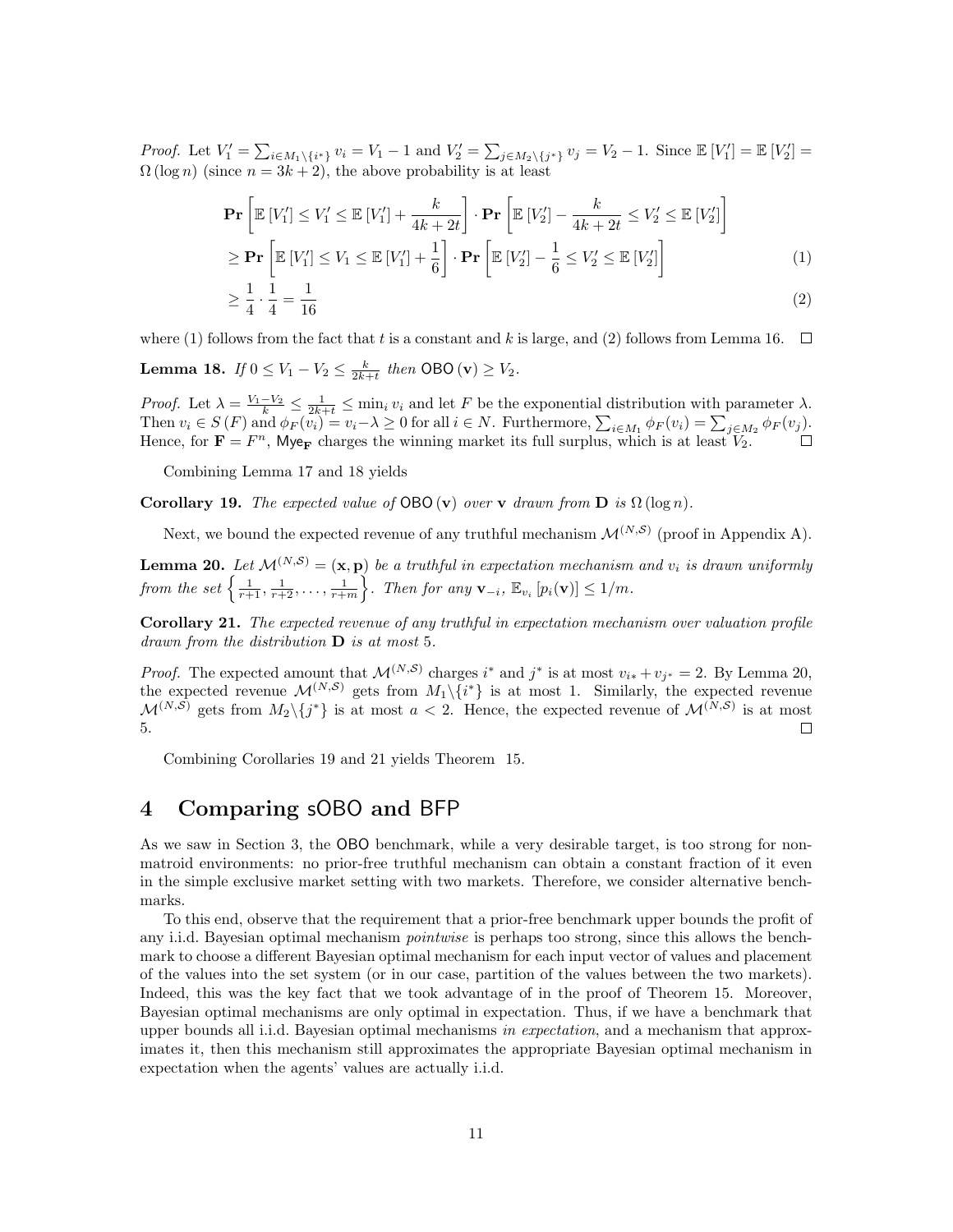The second observation is that if the agents' values are actually i.i.d. then all permutations of a valuation profile are equally likely. Therefore, if a benchmark upper bounds a Bayesian optimal mechanism in expectation over random permuations of the valuation profile then the former upper bounds the latter in expectation over valuation profiles drawn from any symmetric product distribution. This motivates us to look at the following benchmark (discussed in [24]).

**Definition 22** (symmetrized optimal Bayesian optimal benchmark). Given a single parameter environment defined by a set of agents N and a set system  $S$ , the symmetrized optimal Bayesian optimal benchmark is defined by

$$
\mathsf{sOBO}\left(\mathbf{v}\right) = \sup_{\mathbf{F} = F^n : \mathbf{v} \in S(\mathbf{F})} \mathbb{E}_{\pi \in \Pi_n} \left[ \mathsf{Mye}_{\mathbf{F}} \left( \pi \left( \mathbf{v}^{(2)} \right) \right) \right].
$$

where  $\Pi_n$  denotes the set of all permutations of the vector  $(1, 2, \ldots, n)$  and  $\pi(\mathbf{v})$  denotes the vector  $(v_{\pi_1}, v_{\pi_2}, \ldots, v_{\pi_n}).$ 

Similarly to above, we can also restrict the class of the distributions in this definition to obtain weaker benchmarks  $\mathsf{sOBO}_{req}$  and  $\mathsf{sOBO}_{mhr}$  respectively.

We can see that **sOBO** upper bounds the best i.i.d. Bayesian optimal mechanism point-wise, as long as the values of the agents are randomly permuted before that optimal mechanism is applied.

The main theorem of this section is that for two exclusive markets, sOBO and BFP are equivalent up to a constant factor.

**Theorem 23.** For the two exclusive market environment, where the first market has  $m_1$  agents and the second market has  $m_2 = n - m_1$  agents,

$$
\text{sOBO}(\mathbf{v}) = O\left(\text{BFP}\left(\mathbf{v}^{(2)}\right)\right)
$$

for any valuation profile **v**.

As there are mechanisms that compete with BFP (even in much more general environments), this suggests that sOBO is a promising and strong benchmark for prior-free truthful mechanism design. In particular, it works beautifully for two exclusive markets.

#### Proof idea

We outline the structure of the proof that for two exclusive markets  $\mathsf{sOBO} = O(\mathsf{BFP}(\mathbf{v}^2))$  for any valuation profile v. All the details of this proof can be found in Appendix B.

To this end, we first recall that the optimal mechanism for general distributions works exactly like that for regular distributions (see Section 2 for more details), except that it uses ironed virtual values and surpluses [29]. For the purpose of this section and Appendix B, we only need two easyto-verify properties of the ironed virtual value function  $\bar{\phi}_F$ : (i)  $\bar{\phi}_F$  is monotone and (ii) for any value u in the domain of  $F, \bar{\phi}_F(u) \leq u$ .

To prove Theorem 23, consider a valuation profile v and a permutation **u** of it where  $u_1 \geq u_2 \geq$  $\cdots \ge u_n$ . Let  $a = \max_{1 \le i \le n} i u_i$ . Then BFP  $(v) \ge a/2$ . Therefore, it suffices to show that for any distribution  $\mathbf{F} = F^n$ 

$$
\mathbb{E}_{\pi}\left[\mathsf{Mye}_{\mathbf{F}}\left(\pi(\mathbf{u})\right)\right] = O\left(a\right).
$$
\n(3)

Let  $w_i = \overline{\phi}_F(u_i)$ . Then  $w_i \leq u_i \leq a/i$  and  $w_1 \geq w_2 \geq \cdots \geq w_n$ . For a particular permutation  $\pi$ , let  $W_1(\pi)$  and  $W_2(\pi)$  be the ironed virtual surpluses of the two markets  $M_1$  and  $M_2$  respectively, and  $\Delta(\pi) = |W_1 - W_2|$ . (We will generally drop the argument of  $\pi$  and assume it is understood when we write  $W_1, W_2$  and  $\Delta$ .)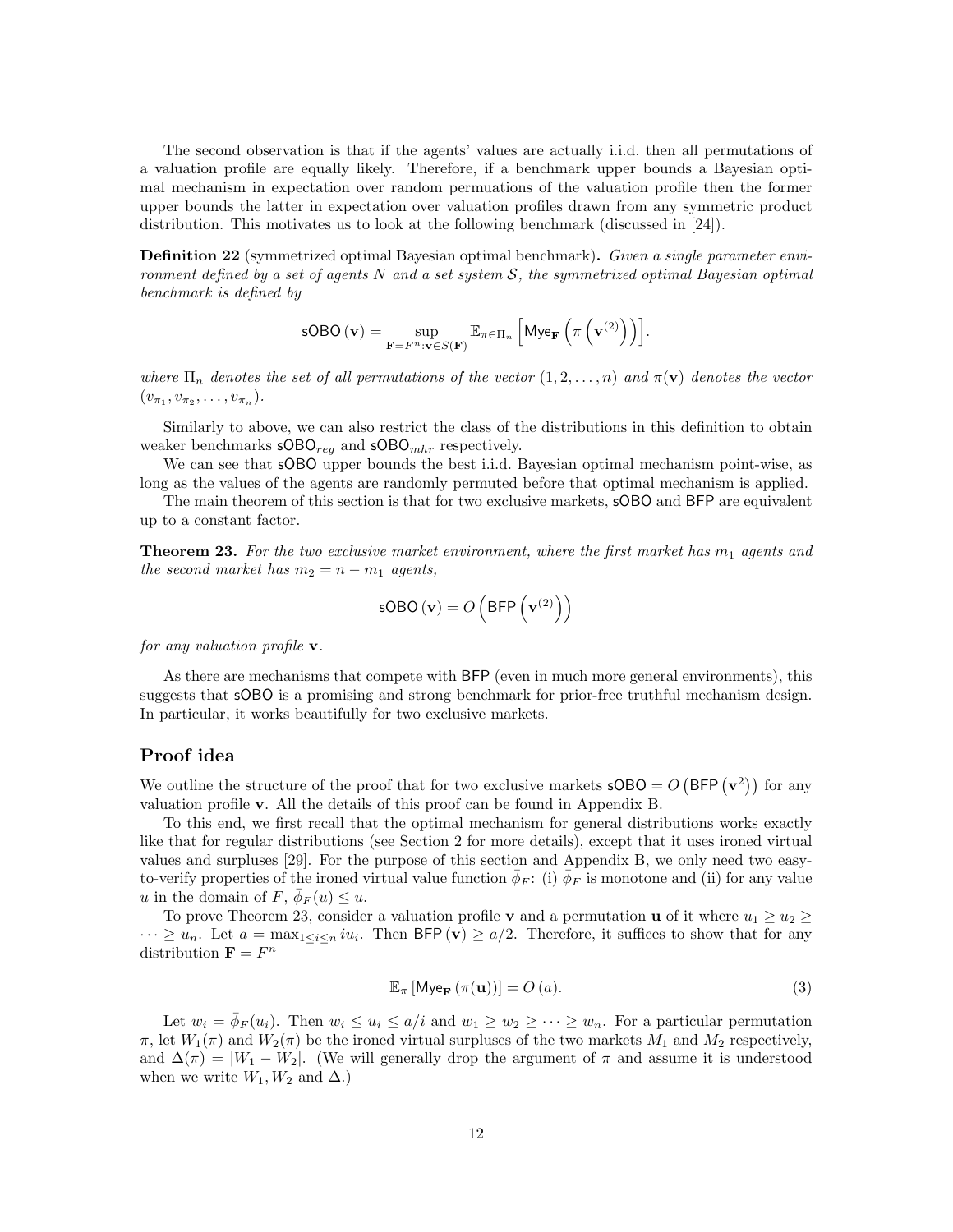Consider the case where  $w_n \geq 0$ . (The case  $w_n < 0$  is a simple extension.) In this case, Mye<sub>F</sub> serves all agents in the market with the higher ironed virtual surplus. By Lemma 2, it charges each winning agent whose ironed virtual value is at most  $\Delta$  an amount of  $\bar{\phi}_F^{-1}(0) \leq u_n$ . This means that the total revenue  $\mathsf{Mye}_{\mathbf{F}}$  earns from such agents is at most  $nu_n \leq a$ . Hence, we only need to bound the expected revenue Mye<sub>F</sub> earns from the winning agents whose virtual values are greater than  $\Delta$ .

To this end, for each i, we bound **Pr**  $[w_i > \Delta]$  over the random permutation  $\pi$ . If we can show that this probability is at most  $1/i^{\delta}$  for some constant  $\delta > 0$ , then the expected revenue Mye<sub>F</sub> earns from the agents whose virtual values are greater than  $\Delta$  is at most  $\sum_{i=1}^{n} w_i/i^{\delta} \leq \sum_{i=1}^{n} u_i/i$ P of the agents whose virtual values are greater than  $\Delta$  is at most  $\sum_{i=1}^{n} w_i/i^{\delta} \leq \sum_{i=1}^{n} u_i/i^{\delta} \leq \sum_{i=1}^{n} u_i/i^{\delta} \leq \sum_{i=1}^{n} a/i^{\delta+1} = O(a)$  as required. Thus, the proof boils down to proving that  $\mathbf{Pr}[w_i > \Delta$ for some  $\delta > 0$ .

We use an idea due to Paul Erdős [9]. To illustrate his clever idea, consider a different but related model in which the size of the markets are not fixed and instead of randomly permuting the valuation profile, we independently put each value into each market with probability 1/2. Consider a particular value  $u_i$  and fix the placements of all values  $u_j$  where  $j > i$ . Each placement of the values  $u_1, u_2, \ldots, u_i$  is characterized by the subset S of them which are put into the market with the larger virtual surplus. We say that a set S is *bad* if it corresponds to a placement in which  $\Delta < w_i$ . Now consider two sets  $S_1$  and  $S_2$  such that  $S_1 \subset S_2$ . If  $S_1$  is bad than  $S_2$  cannot be bad, because when going from  $S_1$  to  $S_2$ ,  $\Delta$  increases by at least  $2w_i$ . Hence, the set of placements where  $\Delta < w_i$ corresponds to a collection of subsets of  $\{u_1, u_2, \ldots, u_i\}$  where no subset contains another. In other words, this set of placements is an anti-chain in the partial order defined by set inclusion. The size of this collection is, by Sperner's lemma [30], at most  $\binom{i}{i/2}$ . Hence, the probability in question is at most  $\binom{i}{i/2}/2^n = O(1/\sqrt{i}).$ 

The problem with applying this argument to the fixed-size market setting is that once all the values smaller than  $u_i$  are placed, there are a fixed number of "slots" left for the remaining elements in each market, and all placements of the remaining elements form an anti-chain in this partial order. Hence, the fact that we only count the bad placements does not yield any reduction in the probability of the bad event. To work around this problem, we first observe that for any fixed  $i^*$ , the revenue  $\mathsf{Mye}_\mathbf{F}$  gets from the agents whose values are in the set  $\{u_{i^*+1}, u_{i^*+2} \ldots u_n\}$  is at most  $nu_{i^*}$  (the exact value of  $i^*$  will be decided later). Hence, if  $i^* = \Omega(n)$ , the revenue  $Mye_{\mathbf{F}}$  gets from these agents is at most  $O(a)$ .

Now consider some  $i \leq i^*$ . If  $\Delta \geq w_i - w_{i^*}$  then the agent with value  $u_i$  also pays at most  $u_{i^*}$ , hence the expected revenue from such agents is also bounded by  $O(a)$ . Hence, instead of bounding **Pr** [ $\Delta < w_i$ ], it suffices to bound **Pr** [ $\Delta < w_i - w_{i^*}$ ], which we do by fixing the placements of the values between  $u_i$  and  $u_{i^*}$ , and considering all possible placements of the remaining elements. We define a different partial order in which bad placements form an antichain, and prove a simple variant of Sperner's lemma, using the same structure as the one used in the proof due to Lubell [27] to complete our proof.

In a bit more detail, we partition each placement P, where  $P = \{j : \pi_j \in M_1\}$ , into three sets S, R and T where  $S = P \cap \{1, 2, \ldots, i\}, R = P \cap \{i + 1, i + 2, \ldots, i^*\}$  and  $T = P \cap \{i^* + 1, i^* + 2, \ldots, n\}.$ For a fixed  $R$ , define the following partial order:

**Definition 24.**  $(S_1, R, T_1) \prec_i (S_2, R, T_2)$  if and only if  $S_1 \subset S_2$  and  $T_2 \subset T_1$ .

We say that a placement  $(S, R, T)$  is bad if  $\Delta(S, R, T) < w_i - w_i^*$ . It is straightforward to prove the following lemma:

**Lemma 25.** If two placements  $(S_1, R, T_1)$  and  $(S_2, R, T_2)$  are both bad then neither  $(S_1, R, T_1) \prec_i (S_2, R, T_2)$ nor  $(S_2, R, T_2) \prec_i (S_1, R, T_1)$ .

Figure 4 gives a "proof by picture" of this lemma.

For each fixed R, let  $\mathcal{A}_R$  be the set of bad placements  $(S, R, T)$ . We prove the following simple analogue of Sperner's lemma in this setting.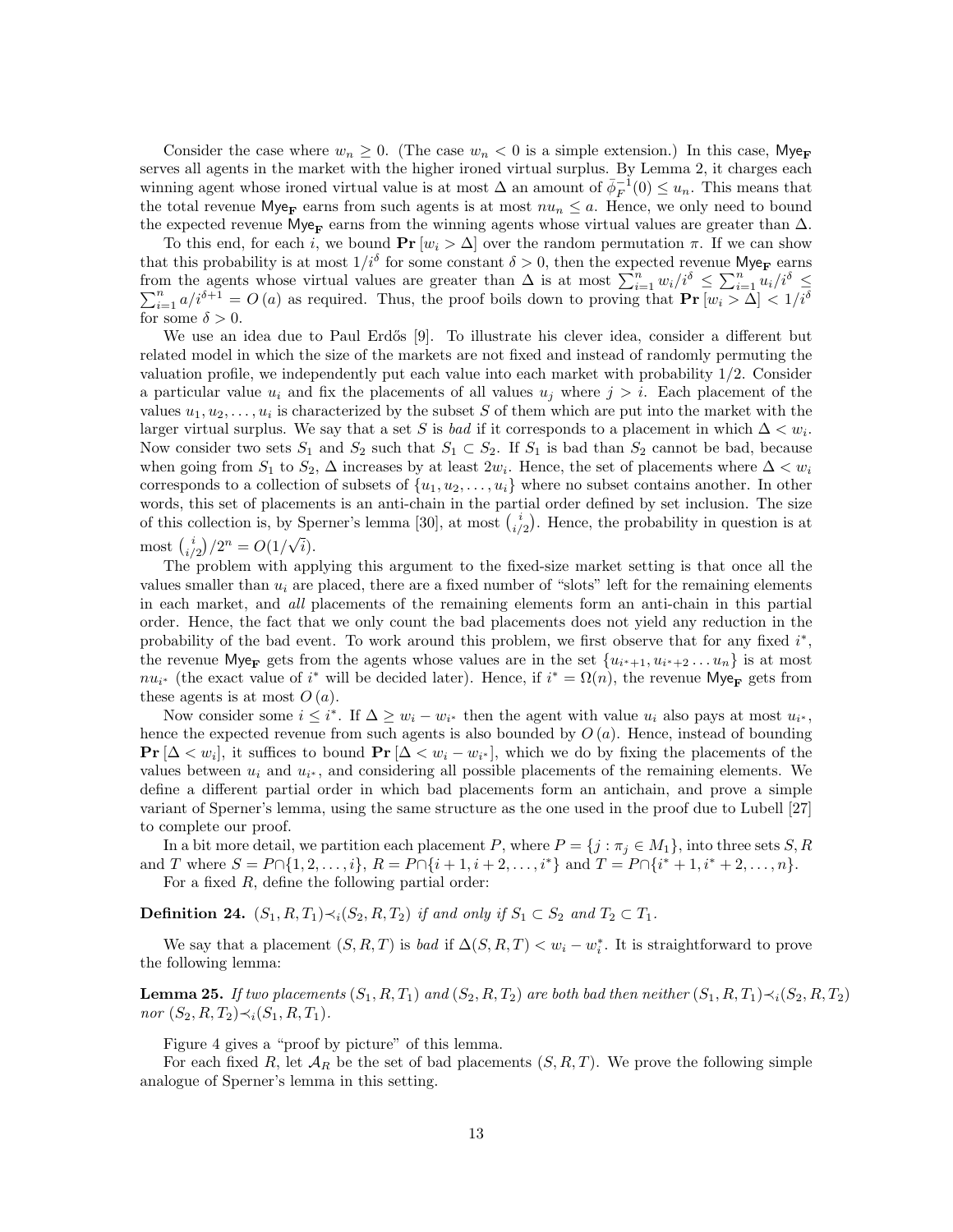

$$
S \subseteq H = \{1, 2, ..., i\}
$$
  
\n
$$
T \subseteq L = \{i^* + 1, i^* + 2, ..., n\}
$$
  
\n
$$
R \subseteq M = \{i + 1, i + 2, ..., i^*\}
$$

Figure 1: A proof by picture for Lemma 25. Starting with a bad configuration  $(S, R, T)$ , if we construct a new configuration  $(S', R, T') \succ (S, R, T)$  by moving some elements of  $H \backslash S$  into S and moving the same number of elements of  $L\T$  into T then the change in  $V_1 - V_2$  is more than twice  $v_i - v_{i^*}$ . Hence the new configuration cannot be bad.

**Lemma 26.**  $|A_R| \leq \max_{s+t=m_1-r} {n-i \choose t}{i \choose s}$  where  $r = |R|$ .

Let  $A$  be the set of all bad placements. Then Lemma 26 implies

$$
|\mathcal{A}| = \sum_{R} |\mathcal{A}_R| \le \sum_{r=0}^p \left( \binom{i^* - i}{r} \cdot \max_{s+t=m_1-r} \binom{i}{s} \binom{n-i^*}{t} \right) = O\left(\frac{1}{i^{\delta/2}}\right) \binom{n}{m_i},\tag{4}
$$

where p is the minimum of the size of the smaller market and  $i^* - i$ , and  $\delta$  is some small constant. Readers are referred to Appendix B for detailed definitions of these quantities and the proof of the last equality.

Combining this with the fact that

$$
\mathbf{Pr}_{\pi} \left[ \Delta(\pi) < w_i - w_i^* \right] \le \frac{|\mathcal{A}|}{\text{number of places}} = \frac{|\mathcal{A}|}{\binom{n}{m_1}} \tag{5}
$$

is sufficient to complete the proof of Theorem 23. As mentioned above, all the details can be found in Appendix B.

# 5 Approximating BFP

We next present a mechanism that is competitive to BFP in exclusive markets and another one that is competitive to BFP in all downward-closed environments, albeit with a worse competitive ratio. Both mechanisms are based on a truthful profit extractor for BFP in downward-closed environments. A profit extractor for a profit benchmark  $B$  is a truthful mechanism that takes an extra parameter T and obtains revenue at least T whenever  $T \leq B(\mathbf{v})$ . Given a profit extractor, the immediate idea to design a competitive mechanism is to first find a way to estimate  $BFP(v)$  truthfully and then run the profit extractor with this estimation being the target. (Of course, the combination of these two steps may break truthfulness, and has to be handled carefully.)

We first describe the profit extractor in Subsection 5.1. Then, in Subsections 5.2 and 5.3, we describe the competitive mechanisms in exclusive markets and downward-closed environments respectively. As a corollary, we obtain

Corollary 27. For two exclusive markets, there is a prior-free mechanism that is competitive to sOBO.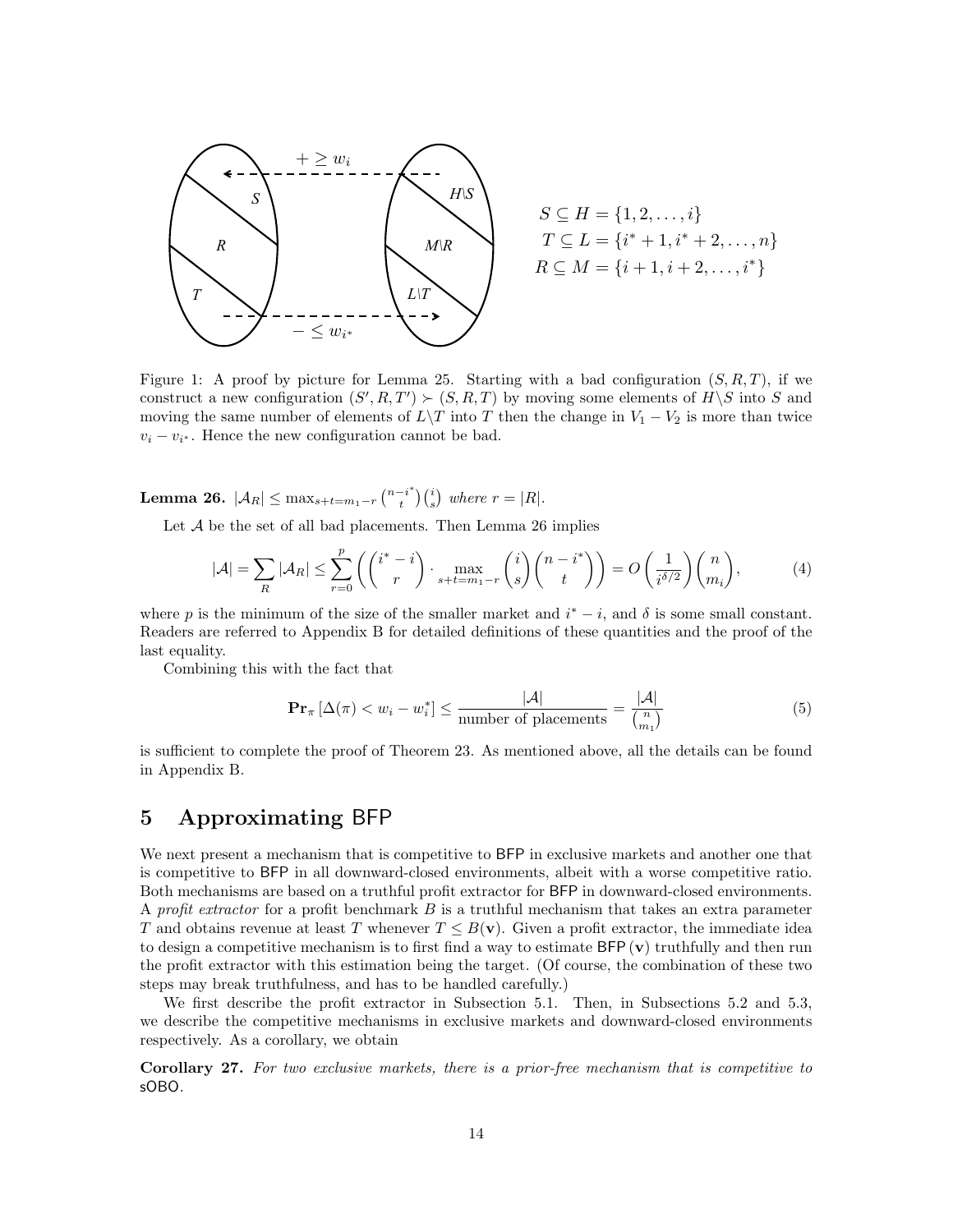# 5.1 A profit extractor for BFP in downward-closed environments

As in [15], the profit extractor ProfitExtract<sub>T</sub> is constructed using the cost sharing mechanism of Moulin and Shenker [28]. It works as follows:

- 1. Solicit a bid vector b from the agents.
- 2. Choose the largest feasible set S that can "share" the target  $T$ , i.e., the largest feasible set S such that  $b_i \geq T/|S|$  for all  $i \in S$ , as the winning set, breaking ties according to a fixed pre-specified ordering on the sets.
- 3. Charge each agent in S an amount of  $T/|S|$ .

**Lemma 28.** For any downward-closed environment and any  $T \geq 0$ , ProfitExtract<sub>T</sub> is truthful and the allocation is feasible. Moreover, ProfitExtract<sub>T</sub>(**v**) > T whenever BFP (**v**) > T.

Proof. Feasibility is immediate. To see that the mechanism is truthful, fix the bids of all agents except for agent i, and observe that this determines a threshold bid for i. Finally, since the mechanism is truthful, the second part of the lemma is obvious. П

# 5.2 A competitive mechanism based on random sampling for exclusive markets

Using ProfitExtract, we design the Iterative Sampling Cost Sharing (ICS) mechanism (Figure 2) for exclusive markets. Our mechanism is inspired by the Sampling Cost Sharing (SCS) mechanism [12, 15] for digital good settings. In a digital good environment, SCS works as follows:

- 1. Randomly divide the set of agents into a sample set  $S$  and a market  $M$ ,
- 2. Compute the best fixed price profit  $f$  and  $f'$  in  $S$  and  $M$  respectively,
- 3. Try to extract  $f$  from  $M$  and  $f'$  from  $S$  simultaneously.

Noting that each of the exclusive markets is similar to a digital good environments, we attempt to simulate SCS in one of them. Ideally, we would like to simulate SCS in the market with the highest BFP. However, the sampling may mislead us into using the wrong market. The trick to circumvent this problem is to sample all the markets, compute the BFP in each sample and attempt to extract these profits in the decreasing order. This ensures that in the right market, we still have a constant probability of doing well. Since we use the sampled BFP to determine the order of the markets to be considered, the sampled agents cannot be allowed to win, otherwise the mechanism may not be truthful. Therefore, we can only simulate "half" of SCS. This leads to a factor of 2 loss in the competitive ratio, as Theorem 30 shows.

#### Lemma 29. ICS is truthful.

*Proof.* Consider an agent  $j \in M_i$ . If  $j \in S_i$ , changing her bid does not help j. If  $j \in M'_i$ , changing her bid does not change the order in which the effective markets are considered in step 3, hence does not change the chance of  $M_i'$  being considered. Finally, if  $j \in M_i'$  and  $M_i'$  ends up being considered in Step 3, changing her bid does not help j because of the truthfulness of ProfitExtract<sub>f<sub>i</sub></sub>.  $\Box$ 

**Lemma 30.** For any  $\bf{v}$ , the expected revenue of the Iterative Cost Sharing mechanism, where the expectation is taken over the randomness of the mechanism, is at least  $1/8$  times BFP  $(v^{(2)})$  if the latter is obtained by serving at least 2 agents.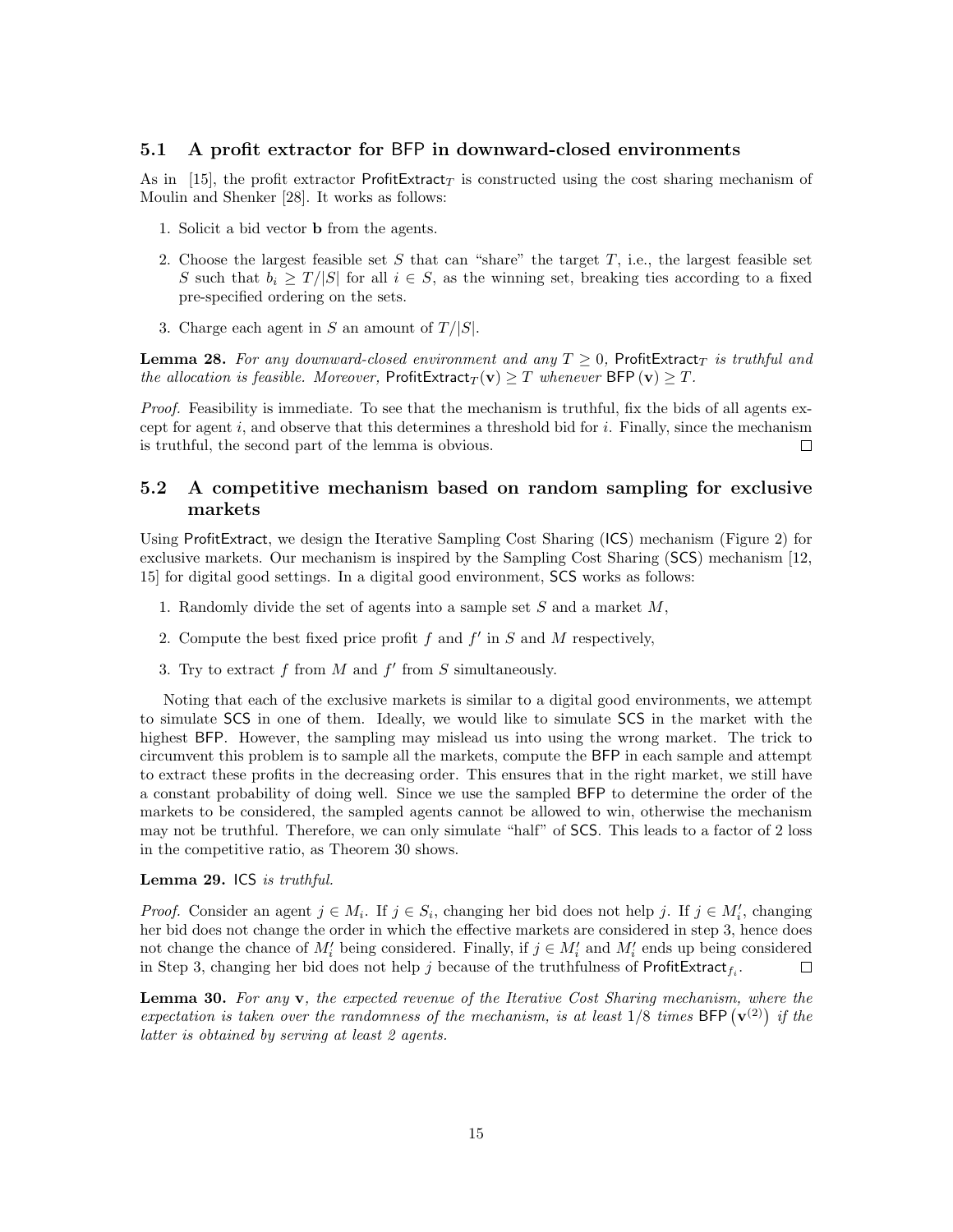#### Iterative Cost Sharing (ICS) Mechanism

- 1. Ignore all markets of size 1.
- 2. Partition each remaining market  $M_i$  into a random sample  $S_i$  and an effective market  $M_i' = M_i \setminus S_i$  by independently putting each agent into  $S_i$  with probability 1/2.
- 3. Compute the best fixed price profit  $f_i$  of each  $S_i$ , i.e.

$$
f_i = \max_{j \in S_i} v_j | \{ j' \in S_i : v_{j'} \ge v_j \} |
$$

4. Go through the markets in decreasing order of  $f_i$  and run ProfitExtract<sub> $f_i$ </sub> on  $M'_i$  until some agents are served.

Figure 2: A truthful mechanism that approximates BFP for  $k$  exclusive markets when the best fixed price profit is obtained by serving at least 2 agents.

*Proof.* Let  $M_i$  be the market with the largest best fixed price profit (that includes at least 2 agents). Because markets are considered in order of decreasing  $f_i$ , the expected profit ICS gets is at least the expected profit it gets from market  $M_i$ , which is  $\mathbb{E}[f_i | f'_i \geq f_j]$ **Pr**  $[f'_i \geq f_j]$  where  $f'_i$  is the best fixed price profit of  $M_i$ .

Fiat *et al* [12, 15] analyzed a mechanism that simultaneously tried to extract  $f_i$  from  $M_i'$  and  $f_i'$ from  $S_i$  and showed that it obtained a profit of at least  $\frac{1}{4}$ BFP( $M_i$ ). Our lemma is a direct corollary of this result.  $\Box$ 

Again, ICS only approximates BFP if the latter is obtained by serving at least 2 agents. Therefore, it alone is not enough to approximate BFP in all cases<sup>3</sup>. However, this problem is easy to fix. Observe that if BFP is obtained by serving one agent, then the second price auction (SPA), which serves only the agent with the highest bid and charges her the second highest bid, obtains the same revenue on normalized valuation profiles. Therefore, we obtain a competitive mechanism by randomly choosing either ICS or the SPA to run with probability  $\alpha$  and  $1 - \alpha$  respectively. By choosing  $\alpha = 8/9$ , we obtained a mechanism that approximates BFP within a factor of 9.

# 5.3 A competitive mechanism based on consensus estimate for downwardclosed environments

For general downward-closed environments, random sampling based mechanisms are difficult to analyze. Thus, we use a different technique, namely consensus estimate with cross checking, developed first by Goldberg and Hartline [14] and then, in much greater generality, by Ha and Hartline [17]. We first review this technique and its application to digital good setting.

**Definition 31.** For any given  $v > 0$  and  $\rho > 1$ , a function q is a  $\rho$ -consensus estimate of v if

- g is a consensus: for any w such that  $v/\rho \leq w \leq v$ , we have  $g(w) = g(v)$ .
- $q(v)$  is a non-trivial lower bound of v, i.e.  $v/c < q(v) \le v$ , for some  $c > 1$ .

Goldberg and Hartline [14] prove the following result

**Theorem 32.** There is a distribution  $\mathcal{G}$ , parameterized by a parameter c, over functions such that

<sup>3</sup>Even if the valuation profile is normalized, BFP can still be achieved by serving only one agent if the agents with the highest values are in different markets.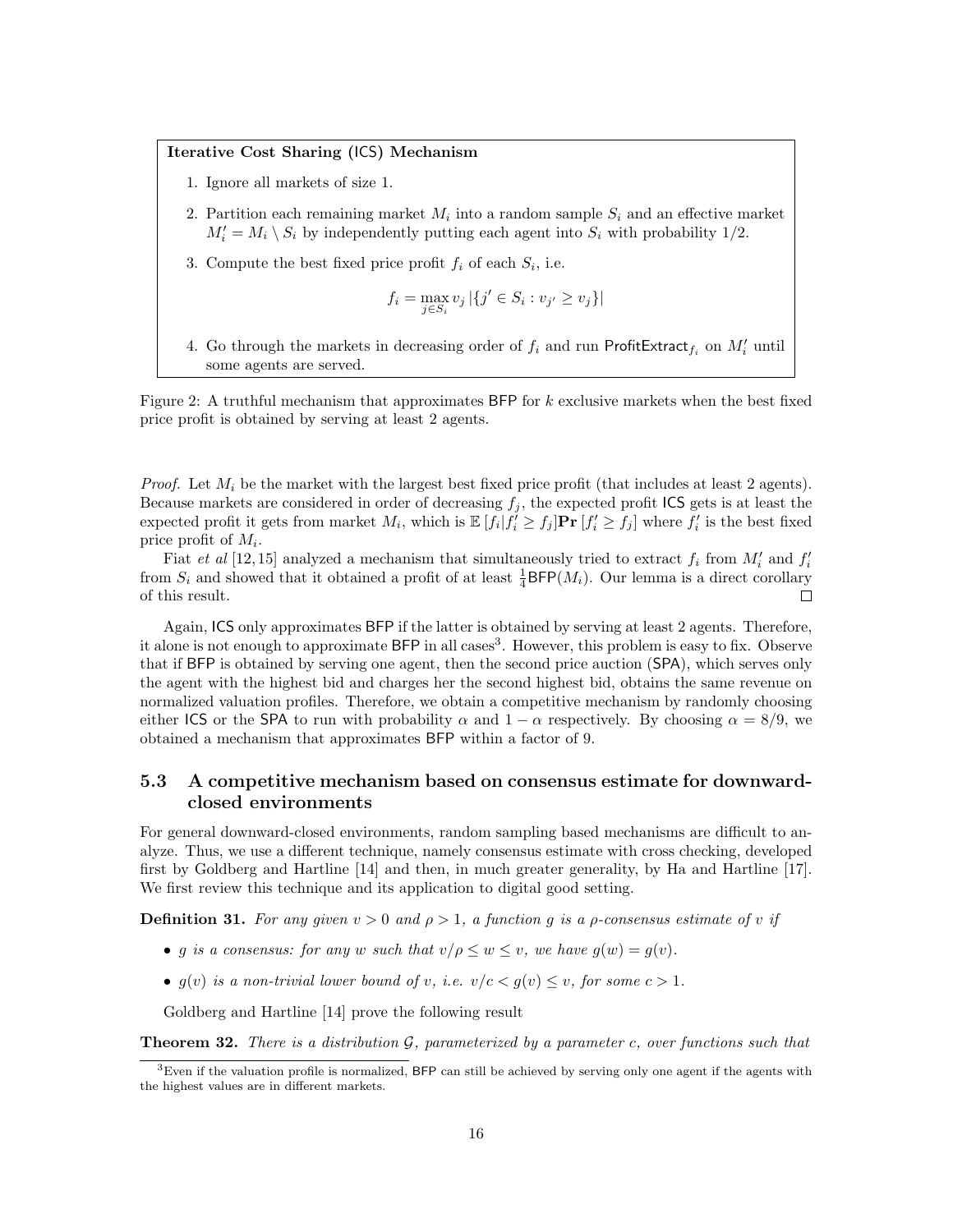Downward-closed Consensus Revenue Estimate (DCCORE) Mechanism

- 1. Solicit bid vector b from the agents.
- 2. For each pair of agents  $i$  and  $j$ , compute

$$
T_{-ij} = \sup_r \max_{S \text{ feasible}, i, j \notin S} r \cdot |\{\ell \in S : b_{\ell} \ge r\}|.
$$

- 3. Draw a function q from the distribution G in Theorem 32 with  $\rho = 3$  and c appropriately chosen.
- 4. For each agent i, if  $g(T_{-ij}) = g(T_{-ik}) = T$  for all j and k, run ProfitExtract<sub>T</sub> on i, i.e., serve i and charge her a price p if and only if  $ProfitExtract<sub>T</sub>$  does so.

Figure 3: A truthful mechanism that is competitive to BFP when BFP serves at least 3 agents.

- for any v and  $\rho$ , a function g drawn from G is a  $\rho$ -consensus estimate of v with probability at least  $1 - \log_c \rho$ , and
- $g(v) \ge v/c$  for all v.

With this, Goldberg and Hartline design a competitive mechanism for the digital good settings as follows. Assume that the best fixed price profit  $T$  is obtained by serving at least  $k$  agents. If we remove the bid of an agent  $i$  and find the best fixed price profit when serving the remaining agents, we get some value  $T_{-i}$ . All the  $T_{-i}$  are within a factor of  $k/(k-1)$  of each others. Now draw a function g from the distribution in Theorem 32, and for each  $i$ , offer him the same price as ProfitExtract<sub>q(T−i</sub>) does. This mechanism is truthful because the price it offers each agent is independent of her bid. On the other hand, if  $g$  is a consensus estimate of  $T$ , which happens with a constant probability with an appropriate choice of c, then  $g(T_{-i}) = g(T_{-j}) = \Omega(T)$  for all i and j. Therefore, in this case, the mechanism obtains a profit of  $\Omega(T)$ .

The reason this mechanism does not extend to all downward-closed environments is feasibility. Specifically, when  $g$  is not a consensus estimate, the mechanism may run different profit extractors on different agents, therefore offering acceptable prices to agents who do not constitute a feasible set. (This was not a problem in digital good settings because any subset of agents is feasible). To circumvent this problem, we have to make sure that the same profit extractor is used for all agents.

Ha and Hartline [17] suggest the following elegant solution. Instead of computing  $T_{-i}$ , we compute  $T_{-ij}$ , the BFP of the reduced valuation profile when both i and j are removed, for any pair of agents i and j. We say that an agent i reaches a consensus if for all j,  $\ell \neq i$ ,  $g(T_{-ij}) = g(T_{-i\ell}).$ The mechanism only considers serving an agent who reaches a consensus. The nice property of this approach is that if i and j both reach a consensus, they reach the same consensus (which is  $g(T_{-ij})$ ). Hence, the mechanism runs the same profit extractor on all the agents (or no profit extractor on those agents that do not reach consensus). The full mechanism DCCORE is presented in Figure 3.

It is clear that DCCORE is truthful, as the price offered to an agent (and whether she is offered a price to begin with) is independent of her bid. Moreover, it always serves a feasible set, since it actually runs the same profit extractor on the agents who reach a consensus. We argue that if BFP is obtained by serving at least 3 agents, then DCCORE obtains a constant fraction of it.

**Theorem 33.** If BFP is obtained by serving at least 3 agents, then  $\text{DCCORE}(v) \geq \frac{2}{31} \text{BFP}(v)$ .

*Proof.* Since BFP is obtained by serving at least 3 agents,  $T_{-ij} \geq \frac{1}{3}$ BFP (v) for all i and j. By Theorem 32, with probability at least  $1 - \log_c 3$ ,  $g(T_{-ij}) = T \geq \frac{1}{c}$ BFP (**v**) for all pairs of agents *i*, *j*, i.e. every agent reaches the same consensus. When this happens, the mechanism obtains a profit of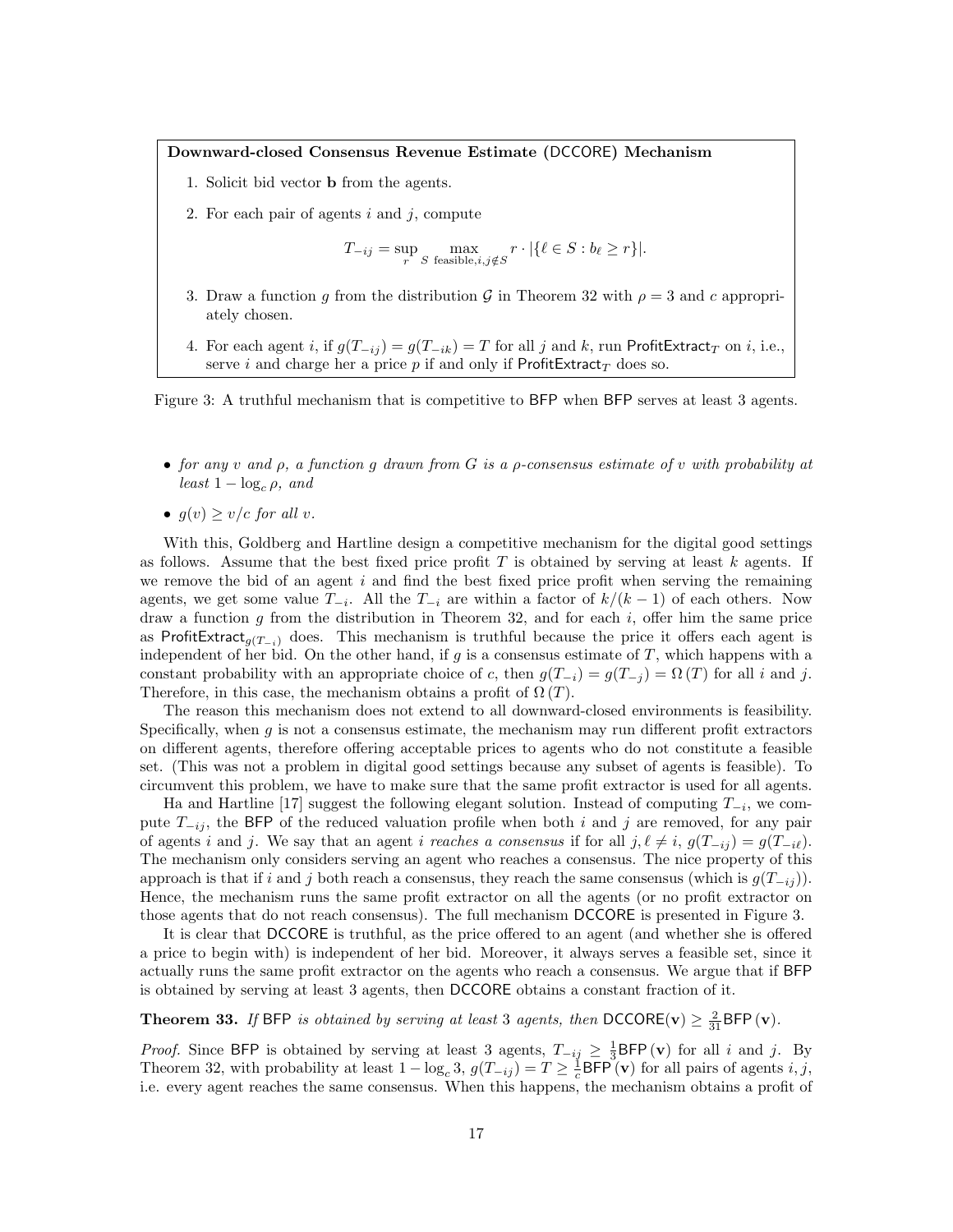exactly T. Therefore, the expected revenue of the mechanism is at least  $\frac{1-\log_c 3}{c}$ BFP (v). Choosing c to maximize  $\frac{1-\log_c 3}{c}$  yields the theorem.  $\Box$ 

Finally, note that DCCORE is only competitive to BFP when the latter is obtained by serving at least 3 agents. Similar to the previous subsection, if BFP is obtained by serving at most 2 agents, then the second price auction (SPA) that serves at most one agent obtains at least  $1/2$  of BFP (note that BFP is defined on normalized valuation profiles, so the second highest bid and the highest bid are the same). Hence, by running DCCORE with probability 31/35 and SPA with probability 4/35, we gets a truthful mechanism that is competitive to BFP with the competitive ratio of 17.5.

# 6 Conclusion

In this paper, we have revisited the question of benchmarks that one could try to compete with when designing truthful, prior-free mechanisms for maximizing profit. Our interest is in truthful priorfree mechanisms that can compete with a benchmark on each possible input, i.e. are maximally robust. The setting we have focused on is a fundamental and natural one that has not received much attention in the literature: exclusive markets. Our first result is that the strong benchmark proposed by Hartline and Roughgarden [22], OBO, is not achievable, even in what is arguably the simplest possible non-matroid setting – two exclusive markets. It can and has been argued [25] that OBO does not make sense in environments in which the agents do not play the same role in the set system. However, in general matroid settings, agents do not play the same role in the set system either and nonetheless the weaker benchmark  $\text{OBO}_{reg}$  is approximable by a truthful mechanism to within a constant factor. Thus, it was of interest to know whether this result generalized. It does not, even against the much weaker benchmark  $\textsf{OBO}_{mhr}$ .

In light of this negative result, we turned our attention to a symmetrized version of the same benchmark. The symmetrized optimal Bayesian optimal benchmark sOBO retains the nice connection to the Bayesian optimal mechanism design. In particular, any truthful mechanism  $\mathcal{M}^{(N,S)}$ that is constant competitive with sOBO is automatically constant competitive to the i.i.d. Bayesian optimal benchmark no matter what the prior distribution is. Thus, in settings in which it is reasonable to assume that agents values are i.i.d. from some distribution, such an  $\mathcal{M}^{(N, \mathcal{S})}$  is to within a constant of the Bayesian optimal, and does not depend on knowledge of the distribution. But such an  $\mathcal{M}^{(N, S)}$  also has a robustness that the Bayesian mechanisms do not have: it has a guaranteed profit level (a constant fraction of the benchmark) no matter where the input comes from.

We were able to show that in the 2-exclusive market setting **sOBO** is equivalent to a much simpler benchmark, the best fixed price benchmark BFP, and that BFP is approximable to within a constant factor in this setting by a truthful mechanism. This gives a proof of concept that **sOBO** might be an achievable benchmark. However, even just considering BFP as a benchmark on its own right is interesting and, using an elegant idea due to Ha and Hartline, we showed that BFP is approximable in any downward-closed set system.

It is worth comparing these results to the recent work of Hartline and Yan [24] and Ha and Hartline [17]. These two papers consider a different benchmark called the Envy-Free-Optimal benchmark or EFO, which is the maximum profit that can be achieved using prices that are envy-free, i.e., such that no agent envies the outcome of another. The definition of EFO, like the definition of sOBO involves computing an expected value over permutations of the agents within the set system.<sup>4</sup> Hartline and Yan (and Ha and Hartline) present prior-free mechanisms whose expected profit, over random permutations of elements within the set system, is guaranteed to be  $\Omega$ (EFO). They also prove that for set systems that are matroids,  $EFO$  is  $\Omega$ (sOBO). The key distinction between their results and ours in terms of mechanisms is that the guarantees on the prior-free mechanism are only proven in expectation over the random permutations. In other words, they are not proving that for a fixed set

<sup>4</sup> Indeed, envy-freedom does not make sense unless the positions of the agents in the set system are symmetric.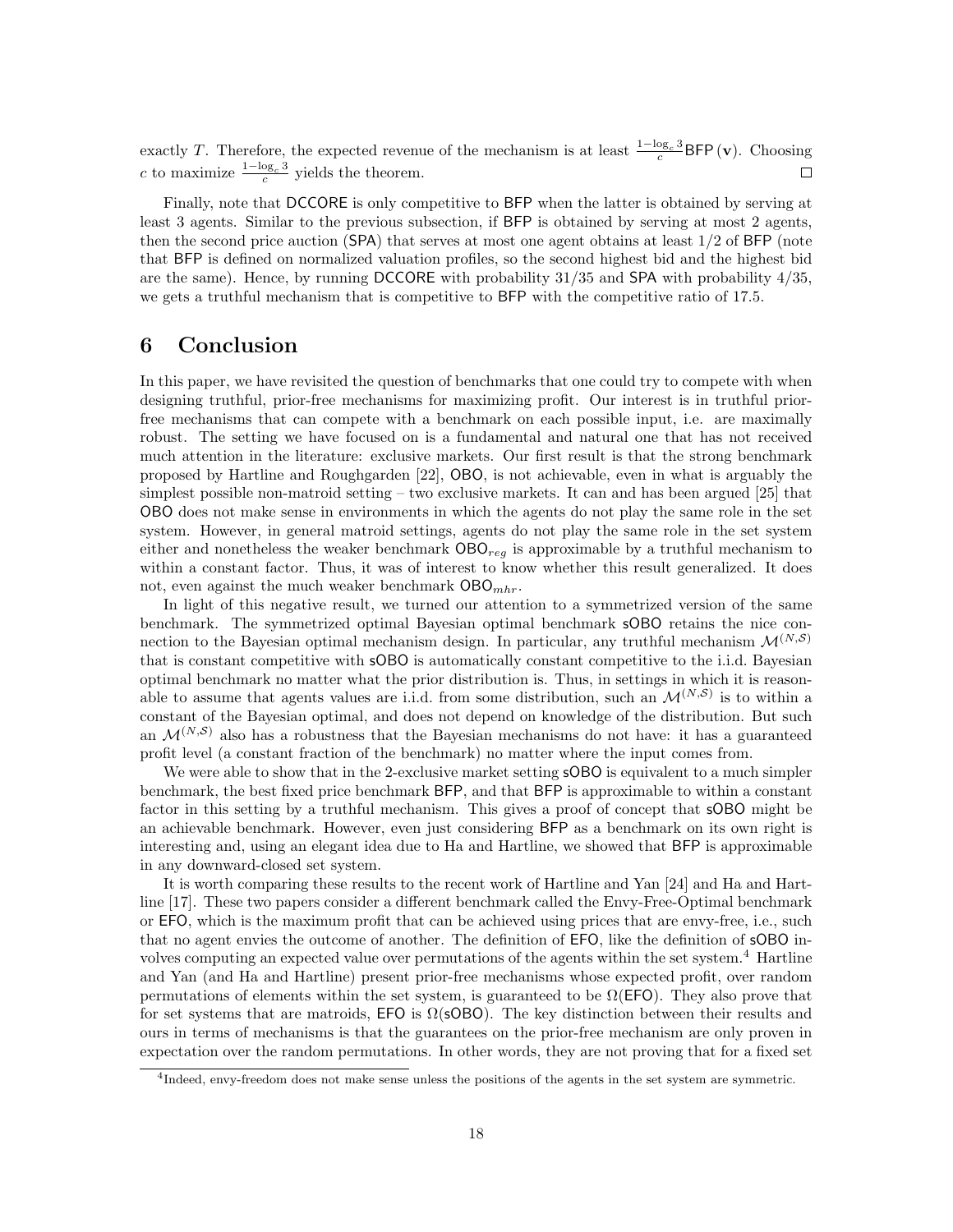of values and for a fixed placement of agents within the set system, their mechanism achieves a certain guarantee, but rather only over random permutations. Thus, while their results are very strong and the EFO benchmark is natural, interesting, and in some settings stronger than BFP (though not in the 2-exclusive market setting), our mechanisms are more robust (in the worst-case sense).

The biggest open question remaining in this paper is to understand the relationship between sOBO (or sOBO<sub>reg</sub>) and BFP or, more generally, obtain a better characterization of sOBO and/or  $\mathsf{sOBO}_{reg}$  for other settings. At this point there is strong evidence that BFP is not  $\Omega(\mathsf{sOBO})$ , even for matroids [25]. However, we conjecture that BFP is  $\Omega$ (sOBO) for any exclusive market setting. (We only proved this for the case of two markets.) Moreover, it is possible that for all downward closed set systems BFP is  $\Omega(\mathsf{sOBO}_{req})$ .<sup>5</sup> We simply do not know.

Regarding the conjecture that BFP is  $\Omega$ (sOBO) for any exclusive market setting, the approach we took for 2 markets was to show that the probability that the sum of nonnegative ironed virtual values in the 2 markets differs by  $w_i$  is  $O(1/i^{\delta})$  for some  $\delta > 0$ . A useful step towards generalizing this proof to any number of markets would be to resolve the following interesting "voting problem": Suppose there are  $k$  candidates in an election (the markets) and  $n$  voters (the agents). Each voter has a weight  $w_i$  (the maximum of that agent's ironed virtual value and 0) and votes for candidate j with probability  $p_i$  (the fraction of agents in market j). We assume the weights are ordered so that  $w_1 \geq w_2 \ldots \geq w_n$ . The winning candidate is selected using weighted majority voting. What is the best upper bound that can be shown on the probability that voter  $i$  can swing the election, i.e. by changing his vote, he can change the winner of the election (ties do not count)? We are able to obtain bounds when i is large enough compared to  $k$ , but the small i case is the more interesting case and more important for our application. This problem seems of interest in its own right.

More generally, our community is still a long way from having resolved the problem of prior-free mechanism design for profit maximization in all single parameter environments, let alone the more challenging multi-parameter settings.

# Acknowledgement

The authors would like to thank the anonymous reviewers for their helpful comments and suggestions.

# References

- [1] Saeed Alaei, Azarakhsh Malekian, and Aravind Srinivasan. On random sampling auctions for digital goods. In ACM Conference on Electronic Commerce, pages 187–196, 2009.
- [2] M.-F. Balcan, A. Blum, J. Hartline, and Y. Mansour. Mechanism Design via Machine Learning. In Proc. of the 46th IEEE Symp. on Foundations of Computer Science, pages 605–614, 2005.
- [3] S. Baliga and R. Vohra. Market research and market design. Advances in Theoretical Economics, 3, 2003.
- [4] Andrew C. Berry. The accuracy of the gaussian approximation to the sum of independent variates. Transactions of the American Mathematical Society, 49(1):122–136, 1941.
- [5] K. Deshmukh, A. V. Goldberg, J. D. Hartline, and A. R. Karlin. Truthful and competitive double auctions. In *Proc. 10th European Symp. on Algorithms*. Springer, 2002.
- [6] N. Devanur, J. Hartline, A. Karlin, and T. Nguyen. Prior-independent multi-parameter mechanism design. In Workshop on Internet and Network Economics (WINE), 2011.

<sup>&</sup>lt;sup>5</sup>It is known [23] that VCG with a single reserve price for all agents is a 2 approximation to Myerson when the priors F are MHR. Thus, another interesting benchmark to try to compete with is sup,  $VCG_r$ , where r is the reserve price (see [23].)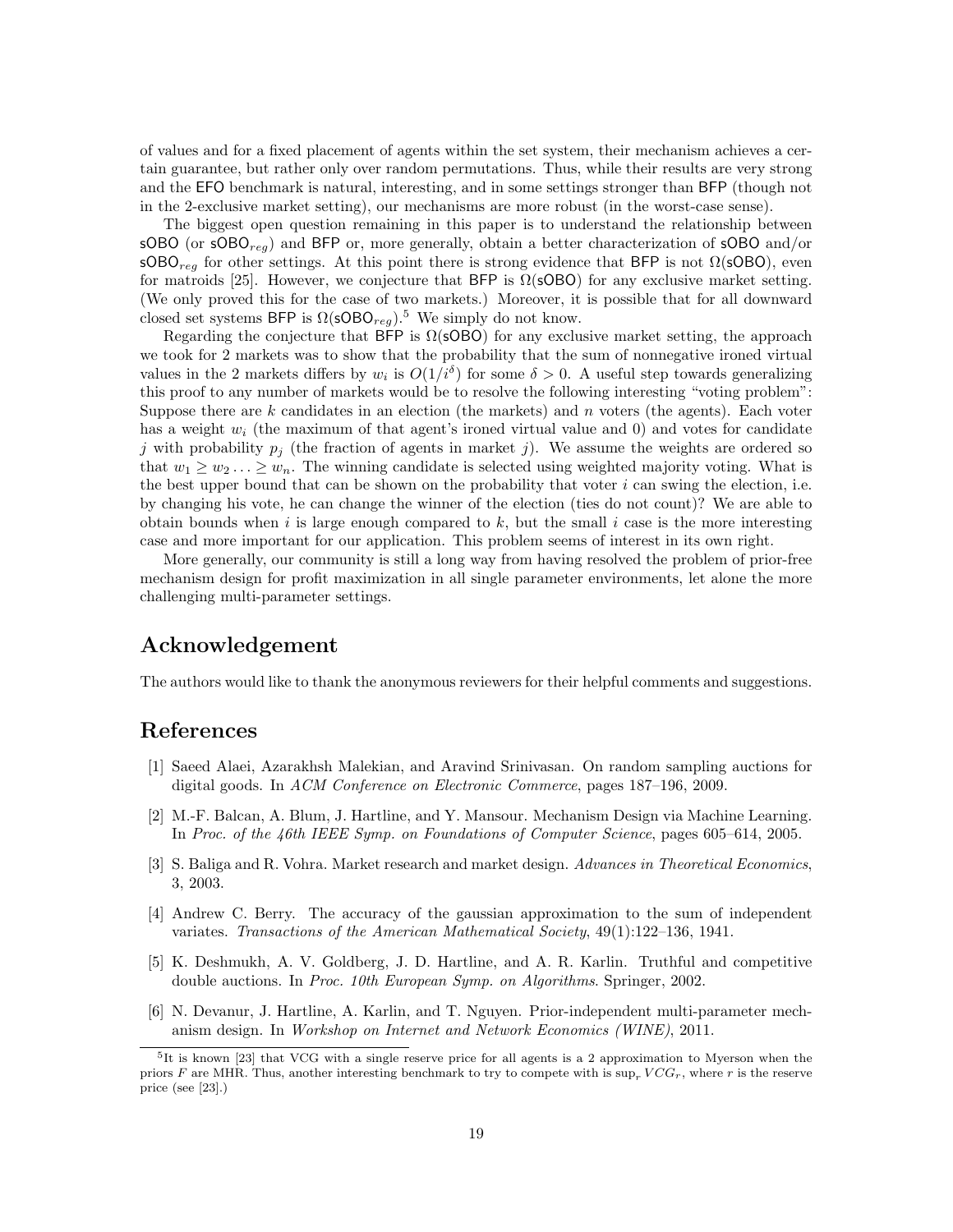- [7] Nikhil R. Devanur and Jason D. Hartline. Limited and online supply and the bayesian foundations of prior-free mechanism design. In ACM Conference on Electronic Commerce, pages 41–50, 2009.
- [8] P. Dhangwatnotai, T. Roughgarden, and Qiqi Yan. Revenue maximization with a single sample. In Proc. 12th ACM Conf. on Electronic Commerce, 2010.
- [9] Paul Erdős. On a lemma of littlewood and offord. Bulletin Amer. Math. Soc., 52:898 902, 1945.
- [10] Carl-Gustav Esseen. On the liapunoff limit of error in the theory of probability. Arkiv for matematik, astronomi och fysik, A28:1–19, 1942.
- [11] U. Feige, A. Flaxman, J. Hartline, and R. Kleinberg. On the Competitive Ratio of the Random Sampling Auction. In Proc. 1st Workshop on Internet and Network Economics, pages 878–886, 2005.
- [12] A. Fiat, A. Goldberg, J. Hartline, and A. Karlin. Generalized competitive auctions. In Proc.  $34th$  ACM Symp. on Theory of Computing, pages  $72-81$ . ACM Press, 2002.
- [13] A. V. Goldberg and J. D. Hartline. Competitive auctions for multiple digital goods. In Proc. 9th European Symp. on Algorithms. Springer, 2001.
- [14] A. V. Goldberg and J. D. Hartline. Competitiveness via consensus. In Proc. 14th ACM Symp. on Discrete Algorithms. ACM/SIAM, 2003.
- [15] A. V. Goldberg, J. D. Hartline, A. Karlin, M. Saks, and A. Wright. Competitive auctions. Games and Economic Behavior, 55:242–269, 2006.
- [16] A. V. Goldberg, J. D. Hartline, and A. Wright. Competitive auctions and digital goods. In Proc. 12th ACM Symp. on Discrete Algorithms, pages 735–744. ACM/SIAM, 2001.
- [17] Bach Q. Ha and Jason D. Hartline. Consensus estimates, cross checking, and profit extraction. In Proc. 23rd ACM Symp. on Discrete Algorithms. ACM/SIAM, 2012.
- [18] M. Hajiaghayi, D. Parkes, and R. Kleinberg. Adaptive limited-supply online auctions. In Proc. 6th ACM Conf. on Electronic Commerce, 2004.
- [19] J. Hartline. Approximation in economic design. 2012.
- [20] J. Hartline and A. Karlin. Profit maximization in mechanism design. In N. Nisan, T. Roughgarden, E. Tardos, and V. Vazirani, editors, *Algorithmic Game Theory*, chapter 13, pages 331–362. Cambridge University Press, 2007.
- [21] J. Hartline and R. McGrew. From optimal limited to unlimited supply auctions. In Proceedings of the 7th ACM Conference on Electronic Commerce, pages 175–182, 2005.
- [22] J. Hartline and T. Roughgarden. Optimal mechanism design and money burning. In Proc. 39th ACM Symp. on Theory of Computing, 2008.
- [23] J. Hartline and T. Roughgarden. Simple versus optimal mechanisms. In Proc. 11th ACM Conf. on Electronic Commerce, 2009.
- [24] Jason Hartline and Qiqi Yan. Envy, truth, and profit. In ACM Conference on Electronic Commerce, pages 243–252, 2011.
- [25] Jason D. Hartline. Personal communication, 2011.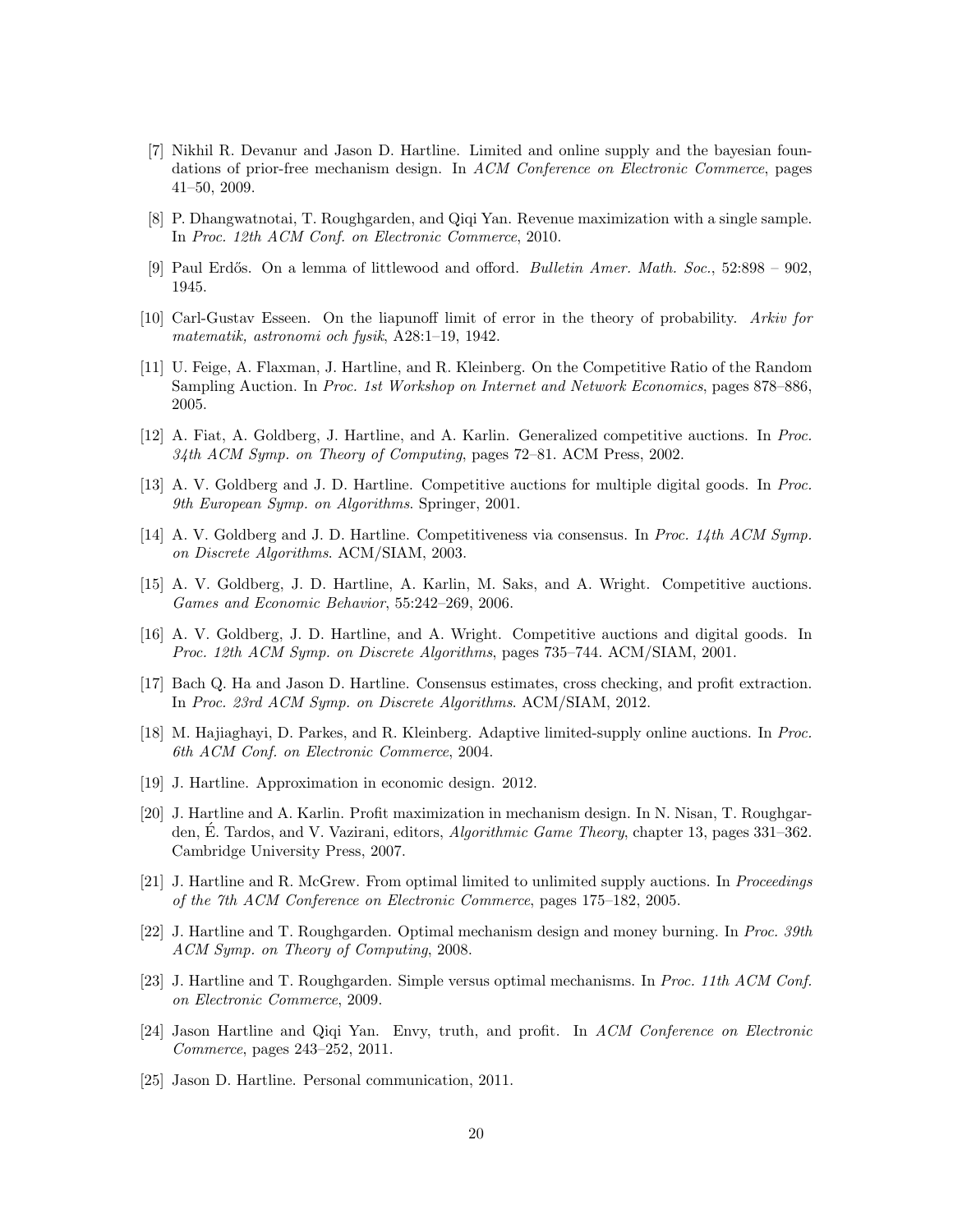- [26] Victor Korolev and Irina Shevtsova. An improvement of the berry-esseen inequality with applications to poisson and mixed poisson random sums. Scandinavian Actuarial Journal, pages 1–25, 2010.
- [27] D. Lubell. A short proof of sperners theorem. J. Combinatorial Theory, 1:299, 1966.
- [28] H. Moulin and S. Shenker. Strategyproof sharing of submodular costs: budget balance versus efficiency. Journal of Economic Theory, 18:511–533, 2001.
- [29] R. Myerson. Optimal auction design. Mathematics of Operations Research, 6:58–73, 1981.
- [30] E. Sperner. Ein satz uber untermengen einer endlichen menge. Math. Zeitschrift, 27:544 548, 1928.

# A Proofs in Section 3

We first state the Berry-Esseen bound:

Theorem 34 (Berry-Esseen bound [4,10] with parameter estimation by Korolev and Shevtsova [26]). Let  $X_1, X_2, \ldots X_n$  be i.i.d random variables with  $\mathbb{E}[X_1] = 0$ ,  $\mathbb{E}[X_1^2] = \sigma^2 > 0$  and  $\mathbb{E}[|X_1|^3] = \rho <$  $\infty$ . Also, let  $Y_n = \frac{\sum_{i=1}^n X_i}{n}$  and  $F_n$  be the cumulative distribution function of  $\frac{Y_n\sqrt{n}}{\sigma}$  $\frac{\sqrt{n}}{\sigma}$ . Then

$$
|F_n(x) - \Phi(x)| \le \frac{C\rho}{\sigma^3 \sqrt{n}}
$$

where  $\Phi$  is the cumulative distribution function of the standard normal distribution and  $C < 1/2$  is a constant.

We will use the following fact in the proof of Lemma 16.

**Fact 35.** If  $f : \mathbb{R} \to \mathbb{R}$  is a non-negative monotone decreasing function then for any integers  $\ell < h$ ,

$$
\int_{\ell}^{h} f(x)dx \le \sum_{i=\ell}^{h} f(i) \le \int_{\ell-1}^{h} f(x)dx.
$$

*Proof of Lemma 16.* Let  $\mathbb{E}[X_i] = \mu$ ,  $Var(X_i) = \sigma^2$ . Then

$$
\mu = \mathbb{E}\left[X_i\right] = \frac{b(H_{m+r} - H_r)}{m} \le \frac{bH_{m+r}}{m} \tag{6}
$$

where  $H_k = \sum_{i=1}^k \frac{1}{i}$  is the k-th harmonic number.

Also, let  $Y_i = X_i - \mu$ . Then  $\mathbb{E}[Y_i] = 0$  and  $\mathbb{E}[Y_i^2] = Var(X_i) = \sigma^2$ . Finally, let  $Y = \sum_{i=1}^m Y_i$ and  $Z = \frac{Y\sqrt{m}}{\sigma m} = \frac{Y}{\sigma\sqrt{m}}$ . We have

$$
\begin{aligned} \mathbf{Pr} \left[ \mathbb{E} \left[ X \right] \le X \le \mathbb{E} \left[ X \right] + d \right] &= \mathbf{Pr} \left[ 0 \le Y \le d \right] \\ &= \mathbf{Pr} \left[ 0 \le Z \le \frac{d}{\sigma \sqrt{m}} \right] \\ &= \mathbf{Pr} \left[ Z \le \frac{d}{\sigma \sqrt{m}} \right] - \mathbf{Pr} \left[ Z < 0 \right] \end{aligned} \tag{7}
$$

By Theorem 34, we have

$$
\mathbf{Pr}\left[Z \le \frac{d}{\sigma\sqrt{m}}\right] \ge \Phi\left(\frac{d}{\sigma\sqrt{m}}\right) - \frac{C\rho}{\sigma^3\sqrt{m}} \quad \text{and} \quad \mathbf{Pr}\left[Z < 0\right] \le \Phi(0) + \frac{C\rho}{\sigma^3\sqrt{m}}.
$$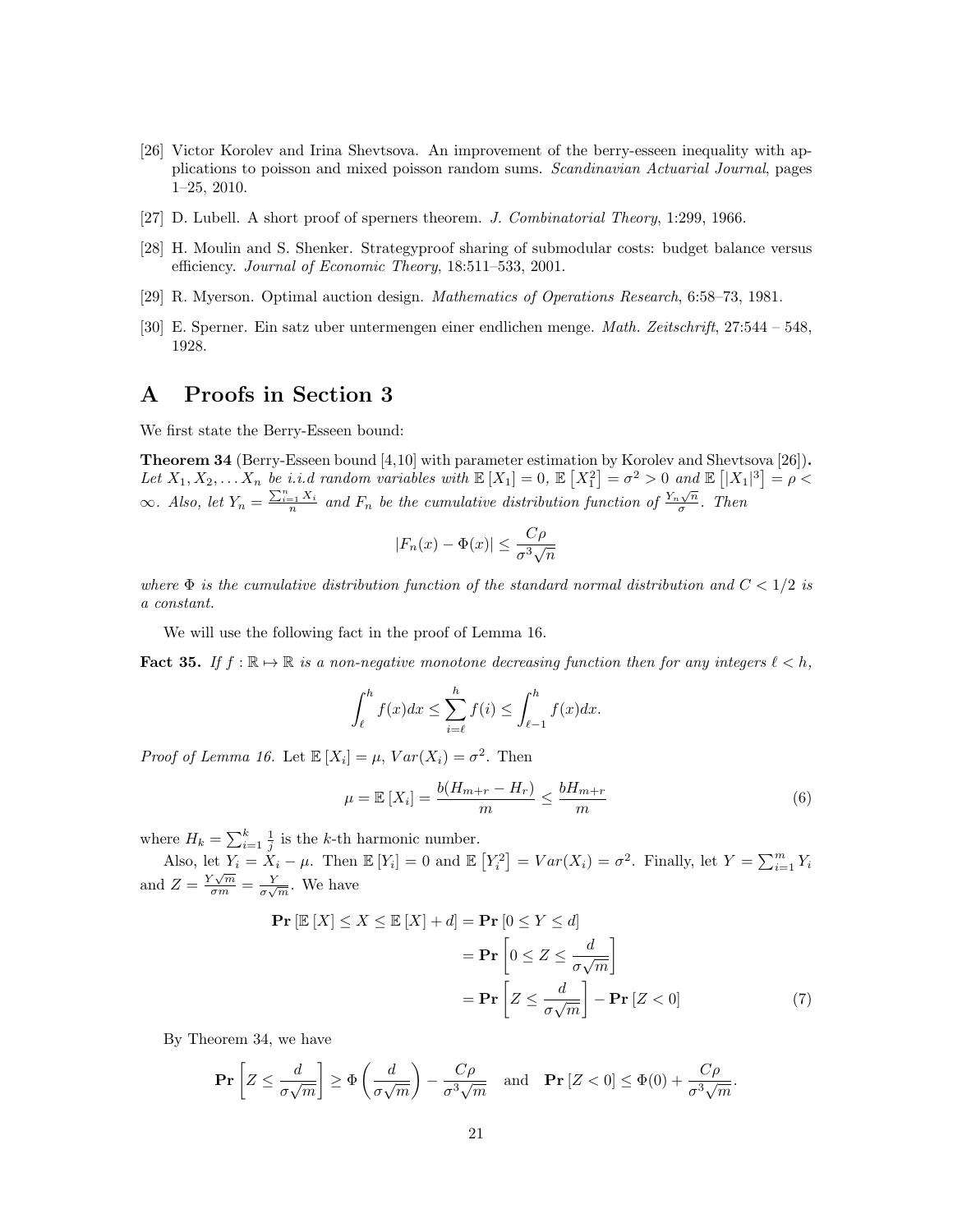where  $\rho = \mathbb{E} \left[ |Y_i|^3 \right]$  and C is a constant less than 1/2. Therefore,

$$
\Pr\left[\mathbb{E}\left[X\right] \le X \le \mathbb{E}\left[X\right] + d\right] \ge \Phi\left(\frac{d}{\sigma\sqrt{m}}\right) - \frac{2C\rho}{\sigma^3\sqrt{m}} - \Phi(0) \tag{8}
$$

To bound this quantity, we need to bound  $\sigma$  and  $\rho$ . First, we have

$$
\sigma^{2} = Var(X_{i}) = \frac{1}{m} \sum_{j=r+1}^{r+m} \frac{b^{2}}{j^{2}} - \mu^{2}
$$
  
\n
$$
\leq \frac{1}{m} \sum_{j=r+1}^{r+m} \frac{b^{2}}{j^{2}}
$$
  
\n
$$
\leq \frac{1}{m} \int_{r}^{r+m} \frac{b^{2} dx}{x^{2}}
$$
  
\n
$$
= \frac{1}{m} \left( \frac{b^{2}}{r} - \frac{b^{2}}{r+m} \right)
$$
  
\n
$$
\leq \frac{b^{2}}{mr},
$$
 (10)

where we used the second part of Fact 35 in (9). Furthermore, we have

$$
\sigma^2 = \frac{1}{m} \sum_{j=r+1}^{r+m} \frac{b^2}{j^2} - \mu^2
$$
  
 
$$
\geq \frac{1}{m} \int_{r+1}^{r+m} \frac{b^2 dx}{x^2} - \mu^2
$$
 (11)

$$
=\frac{b^2}{m(r+1)}-\frac{b^2}{m(r+m)}-\mu^2\tag{12}
$$

$$
\geq \frac{b^2}{m(r+1)} - \frac{b^2}{m(r+m)} - \frac{b^2 H_{m+r}^2}{m^2} \tag{13}
$$

$$
\geq \frac{b^2}{2mr} \tag{14}
$$

when  $r \geq 3$  and m is sufficiently large compared to r so that  $m \geq 8H_{m+r}^2 r$ . We used the first part of Fact 35 in (11) and substituted the last inequality of (6) into (12) to get (13).

Next, we bound  $\rho$ . Let  $q = \lfloor \frac{m}{H_{m+r}-H_r} \rfloor$ . Since  $\frac{b}{j} \ge \frac{b(H_{m+r}-H_r)}{m} = \mu$  if and only if  $j \le \frac{m}{H_{m+r}-H_r}$ ,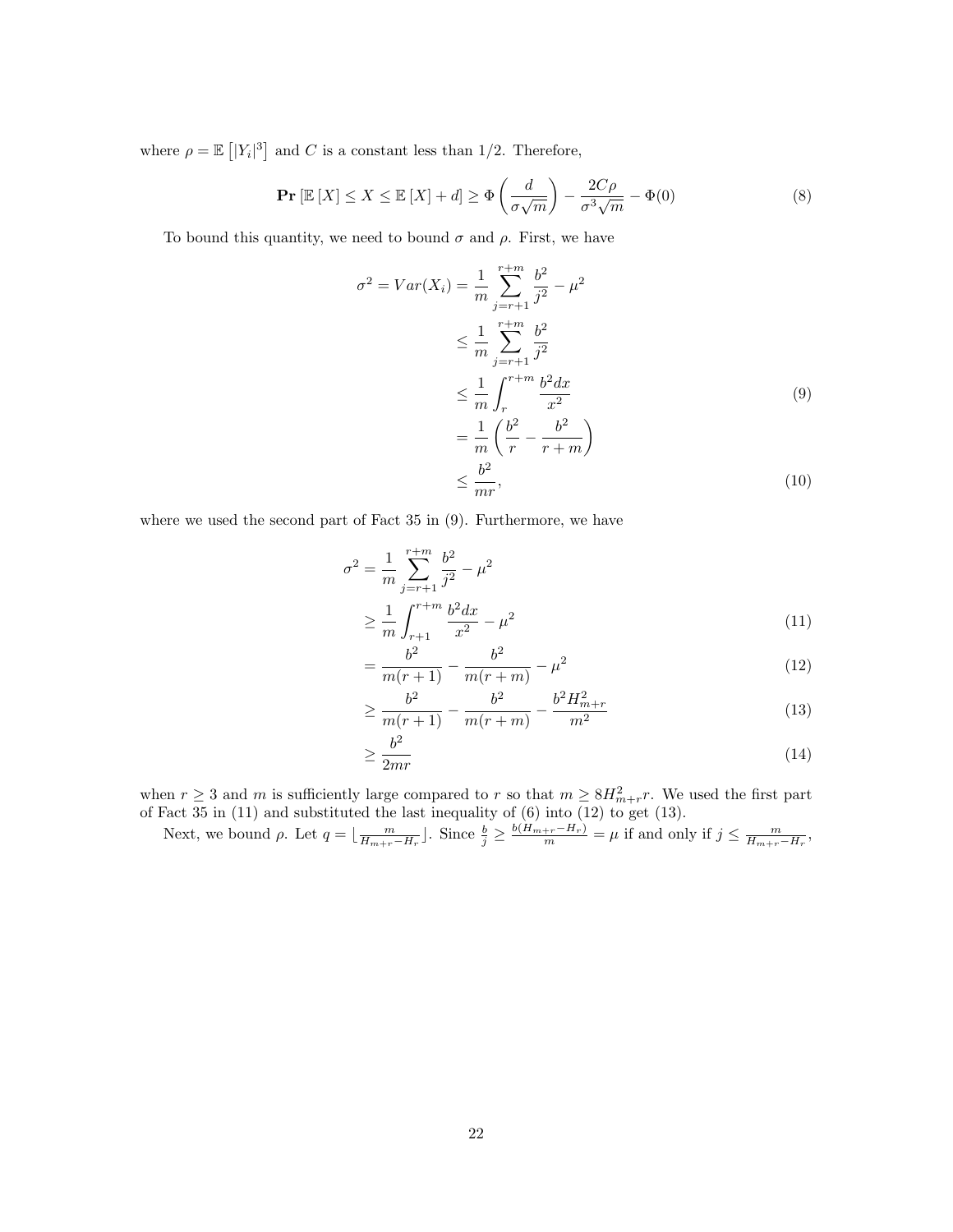we have

$$
\rho = \mathbb{E}\left[|Y_i|^3\right] = \frac{1}{m} \left( \sum_{j=r+1}^q \left(\frac{b}{j} - \mu\right)^3 + \sum_{j=q+1}^{m+r} \left(\mu - \frac{b}{j}\right)^3 \right)
$$
  
\n
$$
\leq \frac{1}{m} \left( \sum_{j=r+1}^q \left(\frac{b^3}{j^3} + \frac{3b}{j}\mu^2\right) + \sum_{j=q+1}^{m+r} \left(\mu^3 + \frac{3b^2}{j^2}\mu\right) \right)
$$
  
\n
$$
\leq \frac{1}{m} \left( \sum_{j=r+1}^q \frac{b^3}{j^3} + 3b(H_q - H_r)\mu^2 + (m+r-q)\mu^3 + 3\mu \sum_{j=q+1}^{m+r} \frac{b^2}{j^2} \right)
$$
  
\n
$$
\leq \frac{1}{m} \left( \int_r^q \frac{b^3 dx}{x^3} + 3b(H_q - H_r)\mu^2 + (m+r-q)\mu^3 + 3\mu \int_q^{m+r} \frac{b^2 dx}{x^2} \right) \qquad (15)
$$
  
\n
$$
\leq \frac{1}{m} \left( \left(\frac{1}{2\pi^2} - \frac{1}{2\pi^2}\right)b^3 + 3bH_q\mu^2 + m\mu^3 + 3\mu b^2 \left(\frac{1}{2} - \frac{1}{2\pi^2}\right)\right) \qquad (16)
$$

$$
\leq \frac{1}{m} \left( \left( \frac{1}{2r^2} - \frac{1}{2q^2} \right) b^3 + 3bH_q \mu^2 + m\mu^3 + 3\mu b^2 \left( \frac{1}{q} - \frac{1}{m+r} \right) \right) \tag{16}
$$
\n
$$
\leq 1 \left( b^3 - 3b^3 H_q H_{m+r}^2 + b^3 H_{m+r}^3 + 3b^3 H_{m+r} \right) \tag{17}
$$

$$
\leq \frac{1}{m} \left( \frac{b^3}{2r^2} + \frac{3b^3 H_q H_{m+r}^2}{m^2} + \frac{b^3 H_{m+r}^3}{m^2} + \frac{3b^3 H_{m+r}}{mq} \right) \tag{17}
$$

$$
\frac{b^3}{mr^2} \tag{18}
$$

when  $m$  is sufficiently large compared to  $r$ . We used the second part of Fact 35 in (15), and the fact that  $r \leq q$  in (16). Moreover, we substituted the second part of (6) into (16) to obtain (17). Finally, (18) follows from the fact that all the terms inside the parentheses in (17), except for the first one, tend to 0 when  $m/r$  tends to  $\infty$ .

Subtituting  $(10)$ ,  $(14)$  and  $(18)$  into  $(8)$  yields

≤

$$
\mathbf{Pr}\left[\mathbb{E}\left[X\right] \le X \le \mathbb{E}\left[X\right] + d\right] \ge \Phi\left(\frac{d}{\sigma\sqrt{m}}\right) - \frac{2C\rho}{\sigma^3\sqrt{m}} - \Phi(0)
$$

$$
\ge \Phi\left(\frac{d}{\sqrt{\frac{b^2}{mr}}\sqrt{m}}\right) - \frac{\frac{b^3}{mr^2}}{\frac{b^3}{(2mr)^{3/2}}\sqrt{m}} - \Phi(0)
$$

$$
= \Phi(d\sqrt{r}/b) - \frac{2^{3/2}}{\sqrt{r}} - \Phi(0) \tag{19}
$$

Similarly, we have

$$
\Pr\left[\mathbb{E}\left[X\right] - d \le X \le \mathbb{E}\left[X\right]\right] \ge \Phi(0) - \Phi(-d\sqrt{r}/b) - \frac{2^{3/2}}{\sqrt{r}}.\tag{20}
$$

Since the right hand sides of both (19) and (20) tend to 1/2 when r tends to  $\infty$ , for any  $\delta \leq 1/4$ , re is a T such that both of the above probabilities are at least  $\delta$  when  $r > T$ . there is a T such that both of the above probabilities are at least  $\delta$  when  $r \geq T$ .

*Proof of Lemma 20.* Fix  $\mathbf{v}_{-i}$ . If the mechanism is truthful, this determines the threshold bid  $p_i$ (< 1) of agents *i.*  $v_i$  is greater than this threshold bid with probability at most  $\left(\frac{1}{p_i} - r\right)/m$ . The lemma follows. Slightly more complex but still straightforward arguments show that the same lemma holds for mechanisms that are truthful in expectation.  $\Box$ 

# B Proofs in Section 4

In this appendix, we give the detailed proof of Theorem 23. For the sake of readability, some discussion in Section 4 will be repeated.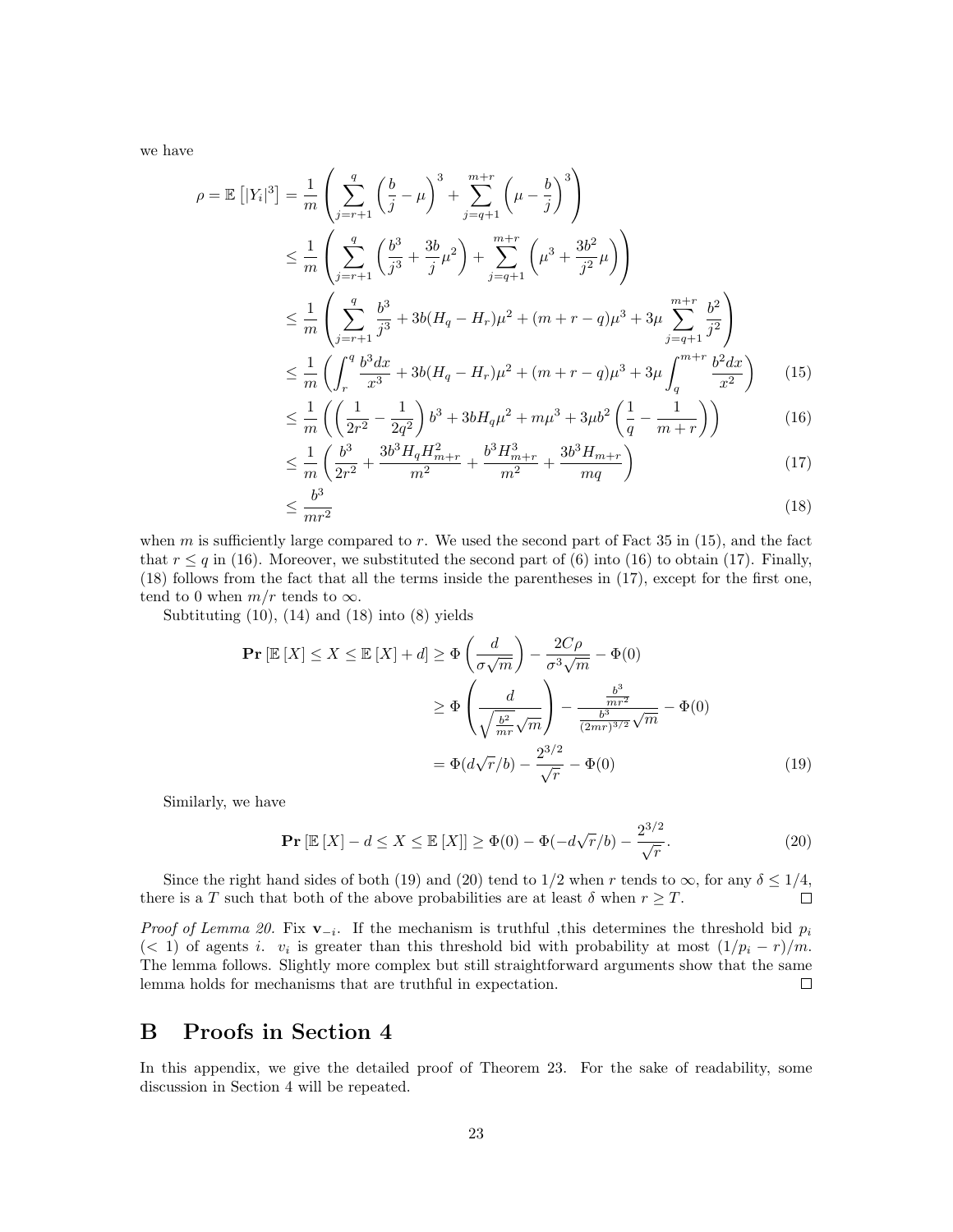Consider a valuation profile **v** and a permutation **u** of it where  $u_1 = u_2 \geq \cdots \geq u_n$ . Let  $a = \max_{1 \leq i \leq n} i u_i$ . Then BFP (v)  $\geq a/2$ . Therefore, it suffices to show that for any distribution  $\mathbf{F} = F^n$ 

$$
\mathbb{E}_{\pi}\left[\mathsf{Mye}_{\mathbf{F}}\left(\pi(\mathbf{u})\right)\right] = O\left(a\right).
$$
\n(21)

To this end, first note that we only need to concern ourselves with the revenue Mye gets from a fraction of agents, those with high values. Formally, let  $i^* = \Omega(n)$  be some index which is independent of the valuation profile and will be fixed later. Then for each agent whose value is  $u_i$ for  $i > i^*$ , the revenue Mye gets from her is at most  $u_i \leq u_{i^*}$ . Hence, the revenue Mye gets from all such agents is at most  $(n - i^*)u_{i^*} = O(i^*)u_{i^*} = O(a)$ . This shows that we only need to bound the expected revenue Mye gets from the agents whose values are  $u_i$  for some  $i \leq i^*$ .

Moreover, even an agent with value  $u_i$  for  $i \leq i^*$  may not pay as much as  $u_{i^*}$  in some cases. For example, if the virtual surpluses of the two markets are very different from each other, almost all winning agents would pay only the reserve price  $\bar{\phi}^{-1}(0)$ . In the following, we discuss the case when the winning agents pay more than  $u_i^*$ .

To this end, let  $w_i = \phi(u_i)$ , then  $w_i \leq u_i \leq a/i$  and  $w_1 \geq w_2 \geq \cdots \geq w_n$ . Also, let  $W_1(\pi)$ and  $W_2(\pi)$  be the ironed virtual surpluses of the two markets  $M_1$  and  $M_2$  respectively, and  $\Delta(\pi)$  $|W_1(\pi) - W_2(\pi)|$  (W<sub>1</sub>, W<sub>2</sub> and  $\Delta$  are random variables dependent on  $\pi$ ).

Assume that  $w_n \geq 0$  (we defer the case where  $w_n < 0$  to the end of this section). In this case,  $M_{\rm V}$  serves all agents in the market with the higher ironed virtual surpluse, and the reserve price  $(\bar{\phi}^{-1}(0))$  is not binding. Thefore, a winning agent with value  $u_i$  pays  $\bar{\phi}^{-1}(w_i - \Delta(\pi))$ . If  $w_i - \Delta(\pi) \leq w_{i^*}$  then this payment is at most  $u_{i^*}$ . Otherwise, it is at most  $u_i$ . Therefore, the expected total payment of the winning agents whose values are at least  $u_{i^*}$  is at most

$$
\sum_{i=1}^{i^*} (u_{i^*} \mathbf{Pr}_{\pi} [w_i - \Delta(\pi) \le w_{i^*}] + u_i \mathbf{Pr}_{\pi} [w_i - \Delta(\pi) > w_{i^*}]) \le i^* u_i^* + \sum_{i=1}^{i^*} u_i \mathbf{Pr}_{\pi} [w_i - \Delta(\pi) > w_{i^*}]
$$
  

$$
\le a + \sum_{i=1}^{i^*} u_i \mathbf{Pr}_{\pi} [w_i - \Delta(\pi) > w_{i^*}]
$$
  

$$
\le a + \sum_{i=1}^{i^*} \frac{a}{i} \mathbf{Pr}_{\pi} [w_i - \Delta(\pi) > w_{i^*}]
$$

If we can prove that for all  $i \leq i^*$ ,  $\Pr_{\pi} [\Delta(\pi) \lt w_i - w_{i^*}]$  is at most  $1/i^{\delta}$  for some  $\delta$  then the second term of the above sum is also bounded by  $O(a)$ . Therefore the proof of Theorem 23 boils down to proving the following lemma

**Lemma 36.** Let  $i^* = cn$  where  $c < 1/3$  is a constant. There exists a constant  $\delta > 0$  such that for all  $i \leq i^*$ , we have

$$
\mathbf{Pr}_{\pi} \left[ \Delta(\pi) < w_i - w_{i^*} \right] \le O\left(i^{-\delta}\right)
$$

The large part of the remainder of this section is devoted to proving this lemma. In the following, we will assume that  $m_1 \leq m_2$ . To prove Lemma 36, note that each permutation  $\pi$  defines a placement of values into markets, which is fully characterized by the set  $P = \{j : \pi_j \in M_1\}$ . In addition,  $W_1(\pi)$ ,  $W_2(\pi)$  and  $\Delta(\pi)$  only depend on P; so from now on, we will write them as  $W_1(P)$ ,  $W_2(P)$  and  $\Delta(P)$  respectively. Furthemore, there are exactly  $m_1!m_2!$  permutations that define each placement. Therefore, the probability we would like to bound is equal to

$$
\mathbf{Pr}_P\left[\Delta(P) < w_i - w_{i^*}\right]
$$

To bound this probability, as discussed in Section 4, we follow the structure of Lubell's proof [27] of Sperner's Lemma [30], which exploits the relationship between chains and anti-chains corresponding to some partial order. We first define these notions.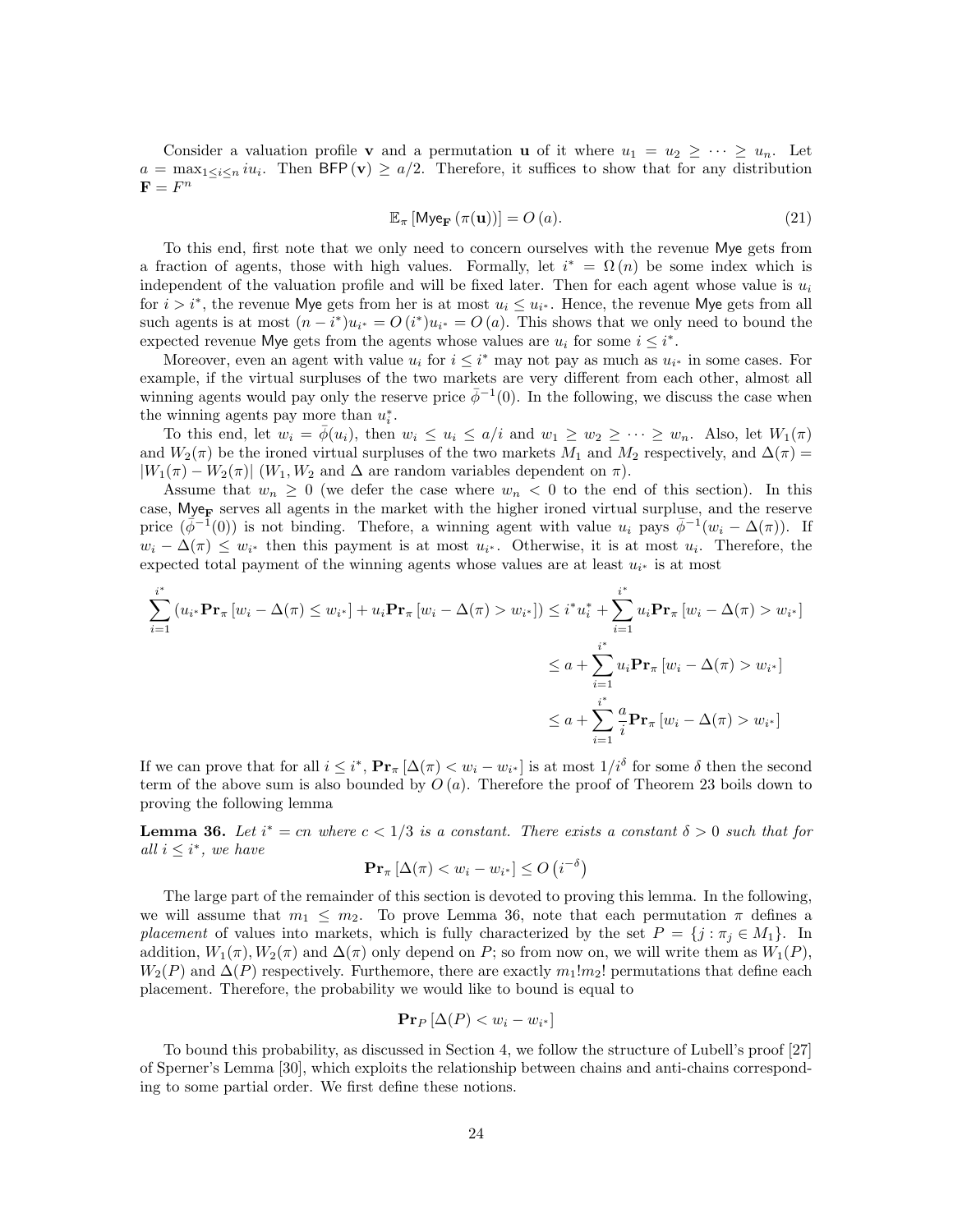**Definition 37.** Given a partial order  $\prec$ , a set  $Q = \{a_1, a_2, \ldots, a_m\}$  is a chain (coresponding to  $\prec$ ) if  $a_1 \prec a_2 \prec \cdots \prec a_m$ . Q is a maximal chain if it is not a proper subset of any other chain.

**Definition 38.** Given a partial order  $\prec$ , a set  $Q = \{a_1, a_2, \ldots, a_m\}$  is an anti-chain (corresponding  $to \prec$ ) if for any two elements  $a_i$  and  $a_j$  of Q, neither  $a_i \prec a_j$  nor  $a_j \prec a_i$ .

The following observation is obvious from the definitions

**Observation 39.** Suppose Q and  $Q'$  are a chain and an anti-chain corresponding to the same partial order. Then  $|Q \cap Q'| \leq 1$ .

Following Lubell's proof, we define an appropriate partial order on the placements, then show that the event  $\Delta(P) < w_i - w_{i^*}$  is an anti-chain corresponding to this order, and finally use the relationship between chains and anti-chains to bound the probability of this event. To this end, we partition each placement P into three sets S, R and T where  $S = P \cap \{1, 2, \ldots, i\}$ ,  $R = P \cap \{i + 1, i + 2, \ldots, i^*\}$ and  $T = P \cap \{i^* + 1, i^* + 2, \ldots, n\}$ . In the following, we also use the tuple  $(S, R, T)$  to denote the placement characterized by P.

**Definition 40.**  $(S_1, R, T_1) \prec_i (S_2, R, T_2)$  if and only if  $S_1 \subset S_2$  and  $T_2 \subset T_1$ .

Let  $\xi(P)$  (correspondingly,  $\xi(\pi)$  and  $\xi(S, R, T)$ ) be the event  $\Delta(P) < w_i - w_i^*$  (correspondingly,  $\Delta(\pi) < w_i - w_i^*$  and  $\Delta(S, R, T) < w_i - w_i^*$ ), we define

**Definition 41.** A placement  $(S, R, T)$  is bad if  $\xi(S, R, T)$  happens.

The following lemma relates these two definitions

**Lemma 42.** If two placements  $(S_1, R, T_1)$  and  $(S_2, R, T_2)$  are both bad then neither  $(S_1, R, T_1) \prec_i (S_2, R, T_2)$ nor  $(S_2, R, T_2) \prec_i (S_1, R, T_1)$ .

*Proof.* (Recall that Figure 4 has a "proof by picture" of this lemma.) Suppose that  $(S_1, R, T_1) \prec_i (S_2, R, T_2)$ . Then

$$
S_2 = S_1 \cup \{j_1, j_2, \ldots j_k\}, \text{ and } T_1 = T_2 \cup \{h_1, h_2, \ldots h_k\}.
$$

Let  $P_1 = S_1 \cup R \cup T_1$  and  $P_2 = S_2 \cup R \cup T_2$ , we have

$$
(W_1(P_2) - W_2(P_2)) - (W_1(P_1) - W_2(P_1)) = (W_1(P_2) - W_1(P_1)) + (W_2(P_1) - W_2(P_2))
$$
  
= 
$$
2\left(\sum_{t=1}^k w_{j_t} - \sum_{t=1}^k w_{h_t}\right)
$$
  
= 
$$
2\sum_{t=1}^k (w_{j_t} - w_{h_t})
$$
  

$$
\geq 2k(w_i - w_{i^*})
$$
  

$$
\geq 2(w_i - w_{i^*})
$$
 (22)

where (22) follows from the fact that  $j_t \leq i$  and  $h_t \geq i^*$  for all t. Since  $P_1$  is bad, we have  $W_1(P_1) - W_2(P_1) > w_{i^*} - w_i$ . Hence,  $W_1(P_2) - W_2(P_2) > w_{i^*} - w_i + 2(w_i - w_i^*) = w_i - w_{i^*}$ contradicting the fact that  $(S_2, R, T_2)$ , i.e.  $P_2$ , is bad. Hence,  $(S_1, T_1) \star_i (S_2, T_2)$ .  $\Box$ Similarly, we have  $(S_2, T_2) \mid \mathcal{A}_i(S_1, T_1)$ . The lemma follows.

Let  $A$  be the set of bad placements by Definition 41, then

$$
\mathbf{Pr}_P\left[\xi(P)\right] \le \frac{|\mathcal{A}|}{\text{number of placements}} = \frac{|\mathcal{A}|}{\binom{n}{m_1}}\tag{24}
$$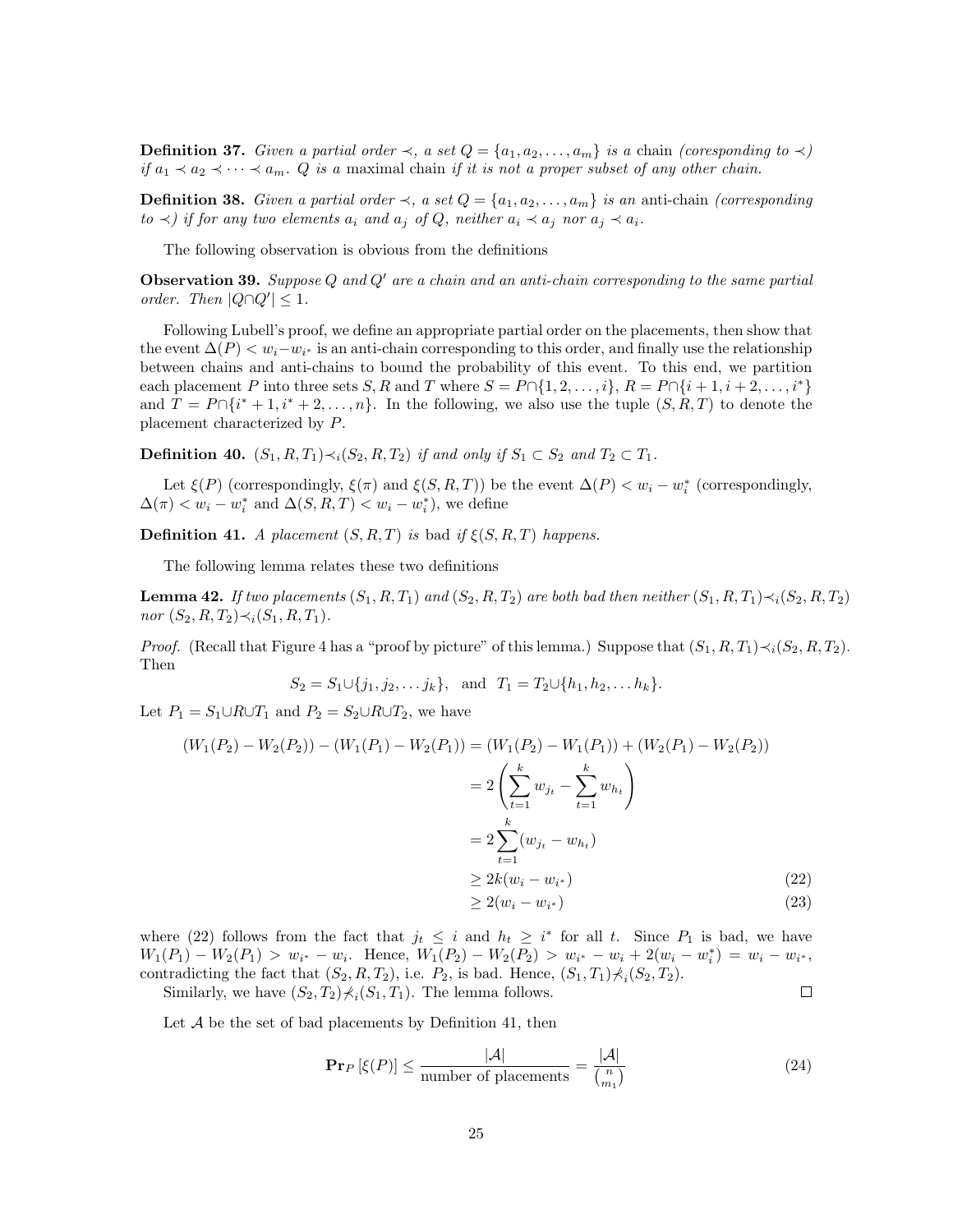For each R, let  $\mathcal{A}_R$  be the set of bad placements  $(S, R, T)$ . Then  $|\mathcal{A}| = \sum_R |\mathcal{A}_R|$ . Moreover, by Lemma 42, each  $\mathcal{A}_R$  is an anti-chain with regard to  $\prec_i$ . We will exploit this fact to bound  $|\mathcal{A}_R|$ , following the structure of Lubell's proof [27] of Sperner's Lemma [30].

For each fixed  $(S, R, T)$ , let  $C(S, R, T)$  be the set of maximal chains that contain  $(S, R, T)$  and  $\mathcal{C}_R$  be the set of all maximal chains whose elements have the form  $(S', R, T')$ . Since both  $(S_1, R, T_1)$ and  $(S_2, R, T_2)$  belong to A, by Observation 39, no two sets  $\mathcal{C}(S_1, R, T_1)$  and  $\mathcal{C}(S_2, R, T_2)$  intersect, for otherwise they contain a common chain and that chain intersects  $\mathcal{A}_R$  at two points  $(S_1, R, T_1)$ and  $(S_2, R, T_2)$ . Hence,

$$
\sum_{(S,R,T)\in\mathcal{A}_R} |\mathcal{C}(S,R,T)| \leq |\mathcal{C}_R|,
$$

which implies

$$
|\mathcal{A}_R| \le \max_{(S,T)} \frac{|\mathcal{C}_R|}{|\mathcal{C}(S,R,T)|} \tag{25}
$$

Lemma 43 and Corollary 44 compute the denominator and numerator of the right hand side of this inequality.

**Lemma 43.** Let  $s = |S|$ ,  $r = |R|$ , and  $t = |T|$ , and  $q = \min\{i, m_1 - r\}$ . The number of maximal chains containing  $(S, R, T)$  is

$$
\frac{s!t!(i-s)!}{(m_1-r-q)!(i-q)!} \cdot \frac{(n-t-i^*)!}{(m_2+r-i^*)!}
$$

*Proof.* Consider constructing a maximal chain containing  $(S, R, T)$ . There are two directions to go. Along one direction, we remove agents from  $S$  and add agents to  $T$  until either  $S$  is empty or there is no more element from  $\{i^*+1,\ldots,n\}$  to add to T. Along the other direction, we add agents to S and remove agents from T until either T is empty or there is no more agent from  $\{1, 2, \ldots, i\}$  to add to S.

Since  $n - i * > n/2 > m_1$ , along the first direction, S will be empty before we run out of agents to add to T. Therefore, the number of ways to go along the first direction is

$$
s!(n-i^*-t)(n-i^*-t-1)\cdots(n-i^*-t-s+1)
$$
  
= 
$$
\frac{s!(n-i^*-t)!}{(n-i^*-s-t)!} = \frac{s!(n-t-i^*)}{(m_2+r-i^*)!}
$$
 (26)

Next, consider the second direction. If  $m_1 - r = t + s < i$  then T would be empty before we run out of elements to add to S. Hence, in this case, the number of ways to go along the second direction is

$$
t!(i-s)(i-s-1)\cdots(i-s-t+1) = \frac{t!(i-s)!}{(i-s-t)!}
$$

$$
= \frac{t!(i-s)!}{(i-m_1+r)!} = \frac{t!(i-s)!}{(i-q)!(m_1-r-q)!}
$$
(27)

On the other hand, if  $m_1 - r = t + s \geq i$  then we would run out of agents to add to S before T is empty. Hence, the number of ways to go along the second direction is

$$
(i-s)!t(t-1)\cdots(t+s-i+1) = \frac{(i-s)!t!}{(t+s-i)!}
$$

$$
= \frac{(i-s)!t!}{(m_1-r-i)!} = \frac{(i-s)!t!}{(m_1-r-q)!(i-q)!}
$$
(28)

Combining (26), (27) and (28) yields the lemma.

 $\Box$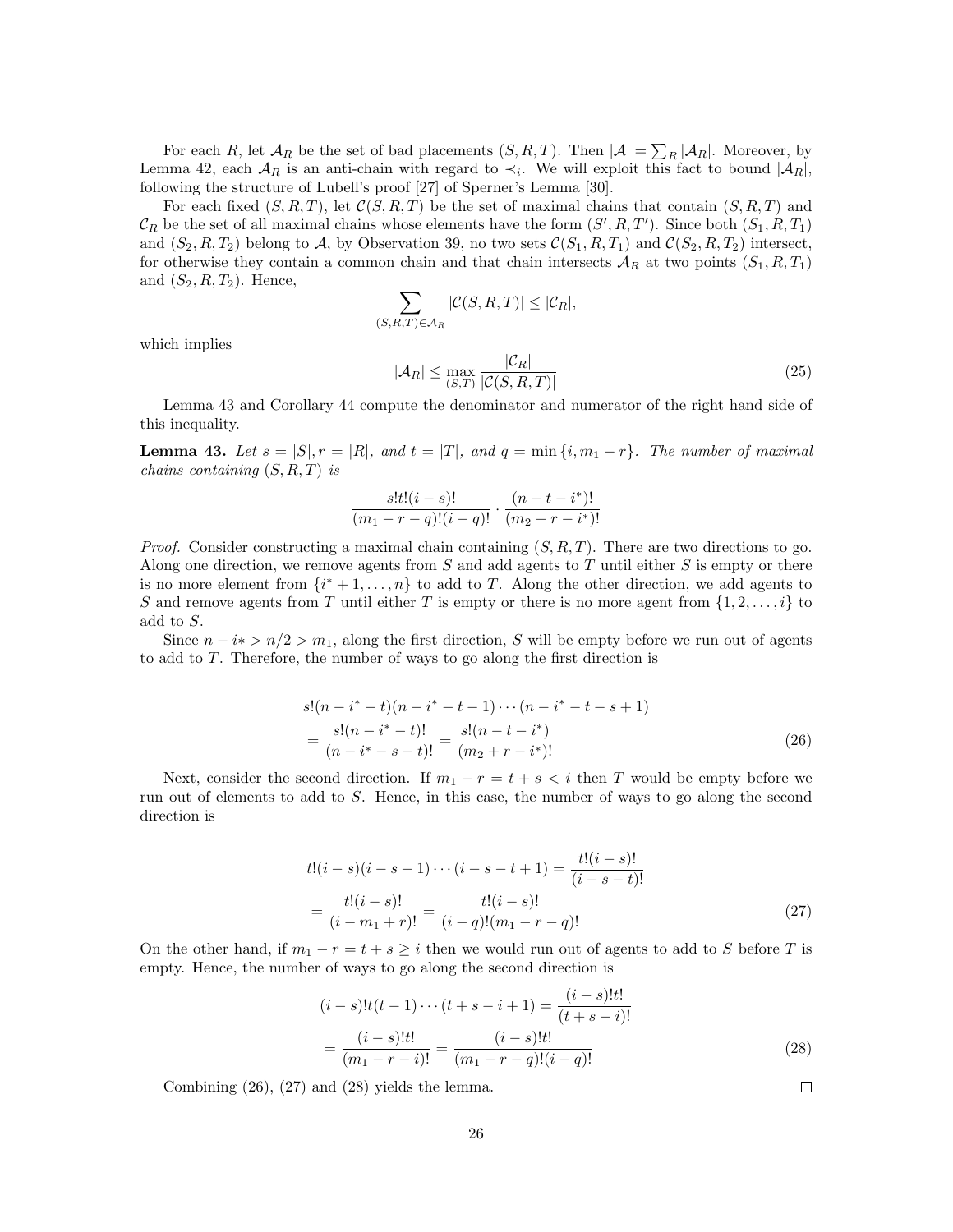Corollary 44. The size of  $\mathcal{C}_R$  is

$$
\frac{(n-i^*)!i!}{(m_2+r-i^*)!(m_1-r-q)!(i-q)!}
$$

*Proof.* There are  $\binom{n-i^*}{m_1-r}$  ways to construct a placement where  $S = \emptyset$ . For each of these placements, by Lemma 43, there are

$$
\frac{0!(m_1-r)!i!(n-m_1+r-i^*)!}{(m_1-r-q)!(i-q)!(m_2+r-i^*)!}
$$

maximal chains that contain it. Hence, the number of maximal chains whose elements are of the form  $(S', R, T')$  is

$$
\binom{n-i^*}{m_1-r} \cdot \frac{0!(m_1-r)!i!(n-m_1+r-i^*)!}{(m_1-r-q)!(i-q)!(m_2+r-i^*)!} = \frac{(n-i^*)!i!}{(m_2+r-i^*)!(m_1-r-q)!(i-q)!}.
$$

Substituting Lemma 43 and Corollary 44 into (25) yields

$$
|\mathcal{A}_R| \le \max_{s+t=m_1-r} {n-i^* \choose t}{i \choose s}.
$$

where  $r = |R|$ . (Notice by the way that, to our knowledge, this fact cannot be obtained as a 1-line corollary of Sperner's Lemma since in 2 incomparable elements  $(S, R, T)$  and  $(S', R, T')$ , it could be that S is contained in S' as long as T and T' are unrelated in the partial order defined by inclusion of subsets of  $\{i^* + 1, \ldots, n\}$  (or vice versa).)

Let  $p = \min\{i^* - i, m_1\}$ . We have  $r \leq p$ . Hence,

$$
|\mathcal{A}| = \sum_{R} |\mathcal{A}_R| \le \sum_{r=0}^p \left( \binom{i^*-i}{r} \cdot \max_{s+t=m_1-r} \binom{i}{s} \binom{n-i^*}{t} \right) \tag{29}
$$

For brevity, let  $g(r) = \max_{s+t=m_1-r} {i \choose s} {n-i \choose t}$ , and  $f(r) = {i-i \choose r} g(r)$ .

(29) gives us the numerator of the right hand side of (24). To bound it, we rewrite the denominator as a similar sum

$$
\binom{n}{m_1} = \sum_{r=0}^{i^*-i} \left( \binom{i^*-i}{r} \binom{n-i^*+i}{m_1-r} \right) \ge \sum_{r=0}^p \left( \binom{i^*-i}{r} \binom{n-i^*+i}{m_1-r} \right) \tag{30}
$$

(29) and (30) suggest that to bound  $|\mathcal{A}|/{\binom{n}{m_1}}$ , we can attempt to bound  $g(r)/{\binom{n-i}{m_1-r}}$  $\binom{n-i^*+i}{m_1-r}$  for all r. This is achieved by applying the following lemma for  $a = i$ ,  $b = n - i^*$  and  $m = m_1 - r$ .

**Lemma 45.** Let a, b, m be positive integers such that am  $>(a + b)$  and bm  $>(a + b)$ , and  $\alpha =$  $m/(a + b)$ . We have

$$
\frac{\max_x {a \choose x} {b \choose m-x}}{{a+b \choose m}} = O\left(\sqrt{\frac{a+b}{\alpha(1-\alpha)ab}}\right)
$$

We will use a few simple facts to prove this claim.

**Lemma 46.** Let  $a, b, x, y$  be positive integers. Then

$$
\binom{a}{x}\binom{b}{y} \le \binom{a}{x+1}\binom{b}{y-1} \iff (b+1)(x+1) \le (a+1)y.
$$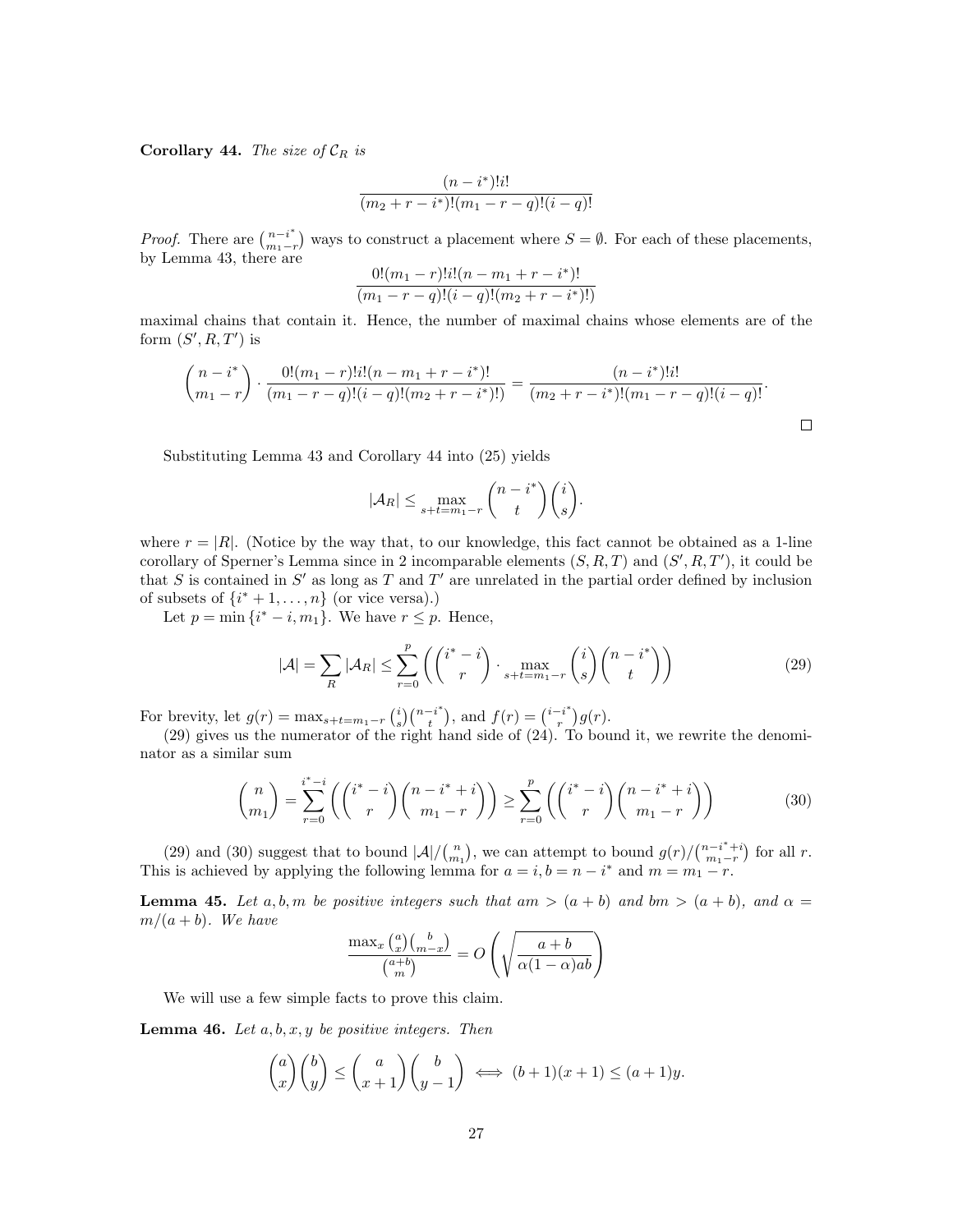Proof. We have

$$
R = \frac{\binom{a}{x}\binom{b}{y}}{\binom{a}{x+1}\binom{b}{y-1}} = \frac{(x+1)(b-y+1)}{(a-x)y}.
$$

Simple calculations show that  $R \leq 1$  if and only if  $(x + 1)(b + 1) \leq y(a + 1)$ .

**Corollary 47.** Let a, b, m be positive integers where  $m \leq \min(a, b)$ , then

$$
x \in \operatorname{argmax}_{x} \binom{a}{x} \binom{b}{m-x} \implies \frac{am}{a+b} - 1 \le x \le \frac{am}{a+b} + 1.
$$

**Lemma 48** (Stirling's Approximation). For any  $a > x > 0$ ,

$$
\binom{a}{x} = \Theta\left(\sqrt{\frac{a}{x(a-x)}} \cdot \frac{a^a}{x^x(a-x)^{a-x}}\right).
$$

*Proof of Lemma 45.* By Corollary 47, there is x' such that  $\frac{am}{a+b} - 1 \le x' \le \frac{am}{a+b} + 1$  and for any x:

$$
\binom{a}{x}\binom{b}{m-x} \leq \binom{a}{x'}\binom{b}{m-x'}.
$$

Since  $am > (a + b)$ , we have  $x' > 0$ . Therefore, by Lemma 48

$$
\frac{\binom{a}{x'}\binom{b}{m-x'}}{\binom{a+b}{m}} = O\left(\sqrt{\frac{abm(a+b-m)}{x'(a-x')(m-x')(b-m+x')(a+b)}}\right) \times \frac{a^ab^b m^m (a+b-m)^{a+b-m}}{\binom{a'b^b}{x'}(a-x')^{a-x'}(m-x')^{m-x'}(b-m+x')^{b-m+x'}(a+b)^{a+b}}.
$$

Denote the second term of the right hand side  $t(x')$ . By thinking of  $t(x')$  as a function over real numbers, we can show that  $t(x') \le t\left(\frac{am}{a+b}\right) = 1$ . On the other hand, for  $\frac{am}{a+b} - 1 \le x' \le \frac{am}{a+b} + 1$ , the first term =  $O\left(\sqrt{\frac{a+b}{\alpha(1-\alpha)ab}}\right)$ . Hence the lemma holds.  $\Box$ 

As we discussed, Lemma 45 allows us to bound  $g(r)/\binom{n-i^*+i}{m}$  $\binom{n-i}{m_1-r}$  in some cases. However, because of the condition that  $am > (a + b)$  and the appearance of  $\alpha = m/(a + b)$  in the denominator of the right hand side, this lemma is only useful for  $m_1 - r$  being sufficiently large. If  $m_1$  and  $m_2$  are within a constant of each other, we can choose  $i^* = m_1/2$  and guarantee this, but for  $m_1$  and  $m_2$ vastly different from each other, this approach does not work.

To overcome this problem, we will consider two cases where  $m_1$  is very small compared to  $m_2$ (hence,  $n$ ) and where  $m_1$  is large enough compared to n. The trick is to define "small" and "large" in terms of *i*. In particular, if  $m_1 i^{\delta} \leq n$  for some  $\delta > 0$ , we have an easy bound using Lemma 49. For the other case, we will separate the right hand side of (29) into two smaller sums among which one can be bounded using Lemma 45. We will then discuss how to bound the remaining sub-sum.

In the following, we fix  $\delta = 1/4$ . Lemma 49 and Corollary 50 bounds  $\Pr_P [\xi(P)]$  when  $m_1 i^{\delta} \leq n$ as discussed.

#### Lemma 49.  $Pr_P [\xi(P)] \leq \frac{2m_1}{n-1-m_1}$ .

*Proof.* Observe that  $\xi(P)$  implies that either  $W_1 > W_2$  or  $i \in M_2$  and  $W_1 > W_2 - w_i$ . Hence, the probability of  $\xi(P)$  is at most the sum of the probabilities of the latter events. We will show that the probability of each of them is at most  $\frac{m_1}{n-1-m_1}$ .

First, we bound the probability that  $W_1 > W_2$ . To this end, note that a random placement can be constructed through the following process

 $\Box$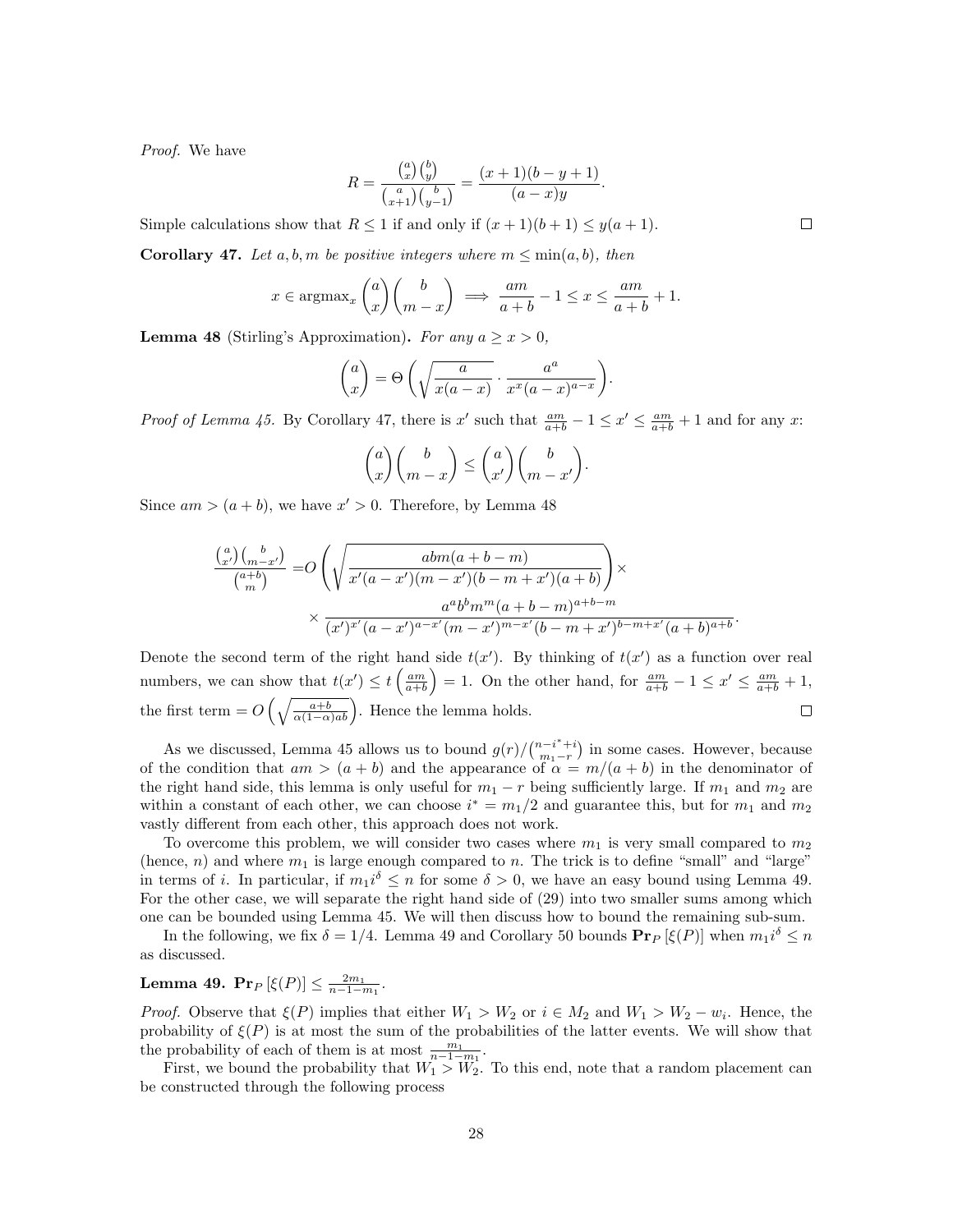- 1. Divide the set of values  $w_1, w_2, \ldots w_n$  into  $n/m_1$  groups, each of size  $m_1$ , except for one group whose size may be smaller.
- 2. Choose a random group among the groups of size  $m_1$  to place into  $M_1$ .

After Step 1, if there is more than one group with the maximum virtual surplus then  $W_1 \leq W_2$ . If there is such a group, then the probability that  $W_1 > W_2$  is at most the probability that it is placed into  $M_1$ , which is at most  $\frac{1}{n/m_1-1} = \frac{m_1}{n-m_1} < \frac{m_1}{n-1-m_1}$ .

Next, the probability that  $W_1 > W_2 - w_i$  and  $i \in M_2$  is bounded by the probability that  $W_1 > W_2 - w_i$  given that  $i \in M_2$ . Similar to above, we can construct a random placement given that  $i \in M_2$  by first dividing the remaining  $n-1$  agents into  $(n-1)/m_1$  groups, and then placing one of the groups whose sizes are  $m_1$  to  $M_1$ . Again,  $W_1 > W_2 - w_i$  only if there is a unique group with the maximum virtual surplus and that group is assigned to  $M_1$ . The probability of this happening is at most  $\frac{1}{(n-1)/m_1-1} = \frac{m_1}{n-1-m_1}$ . This completes the proof.

**Corollary 50.** If  $m_1 i^{\delta} \leq n$  then  $\Pr_P [\xi(P)] \leq O\left(\frac{1}{i^{\delta}}\right)$ .

Now suppose  $m_1 i^{\delta} > n$ . We rewrite the right hand side of (29) as follows

$$
\sum_{r=0}^{p} f(r) = \sum_{r=0}^{r^*} f(r) + \sum_{r=r^*+1}^{p} f(r)
$$
\n(31)

where  $r^* = m_1(1 - i^{2\delta - 1})$ . The first sub-sum contains the terms where r is "small", hence  $m_1 - r$ is "large", so we can bound it using Lemma 45.

**Lemma 51.** Suppose  $m_1 i^{\delta} > n$ . Then  $\sum_{r=0}^{r^*} f(r) \leq O\left(i^{-\delta/2}\right) {n \choose m_1}$ .

*Proof.* Fix some r and let  $m' = m_1 - r$ . Since  $m'i \ge m_1 i^{2\delta - 1} \cdot i = m_1 i^{2\delta} > m_1 i^{\delta} > n \ge n - i^* + i$ , Lemma 45 applies with  $a = i$ ,  $b = n - i^*$ ,  $m = m'$  and  $\alpha = m'/(i + b)$ . By Lemma 45, we have

$$
\frac{\max_{s+t=m'}\binom{i}{s}\binom{n-i^*}{t}}{\binom{n-i^*+i}{m'}} = O\left(\sqrt{\frac{i+b}{\alpha(1-\alpha)ib}}\right) = O\left(\sqrt{\frac{i+b}{\alpha ib}}\right)
$$

$$
= O\left(\sqrt{\frac{(i+b)^2}{m'ib}}\right) = O\left(\sqrt{\frac{(i+b)^2}{nb^{i\delta}}}\right) = O\left(\sqrt{\frac{1}{i^{\delta}}}\right)
$$

On the other hand, to bound the second sub-sum, we note that its summands are decreasing with  $r$  (see Lemma 52). Therefore, it can be bounded by the first summand times the number of summands, which turns out to be good enough. In particular, we have

Lemma 52. If  $p \ge r_2 = r_1 + 1 \ge m_1/2 + 1$  then  $f(r_2) \le f(r_1)$ .

*Proof.* Let  $(s', t') \in \operatorname{argmax}_{s,t:s+t=m_1-r_2} \binom{i}{s} \binom{n-i}{t}$ . We claim that

$$
\binom{i^*-i}{r_2}\binom{i}{s'}\binom{n-i^*}{t'} \leq \binom{i^*-i}{r_2-1}\binom{i}{s'}\binom{n-i^*}{t'+1}.
$$

By Lemma 46, it suffices to show that

$$
(i^* - i + 1)(t' + 1) \le (n - i^* + 1)r_2
$$

To this end, note that the left hand side is at most  $i^*(r_1 + 1) \leq (n - i^*)r_2$ .